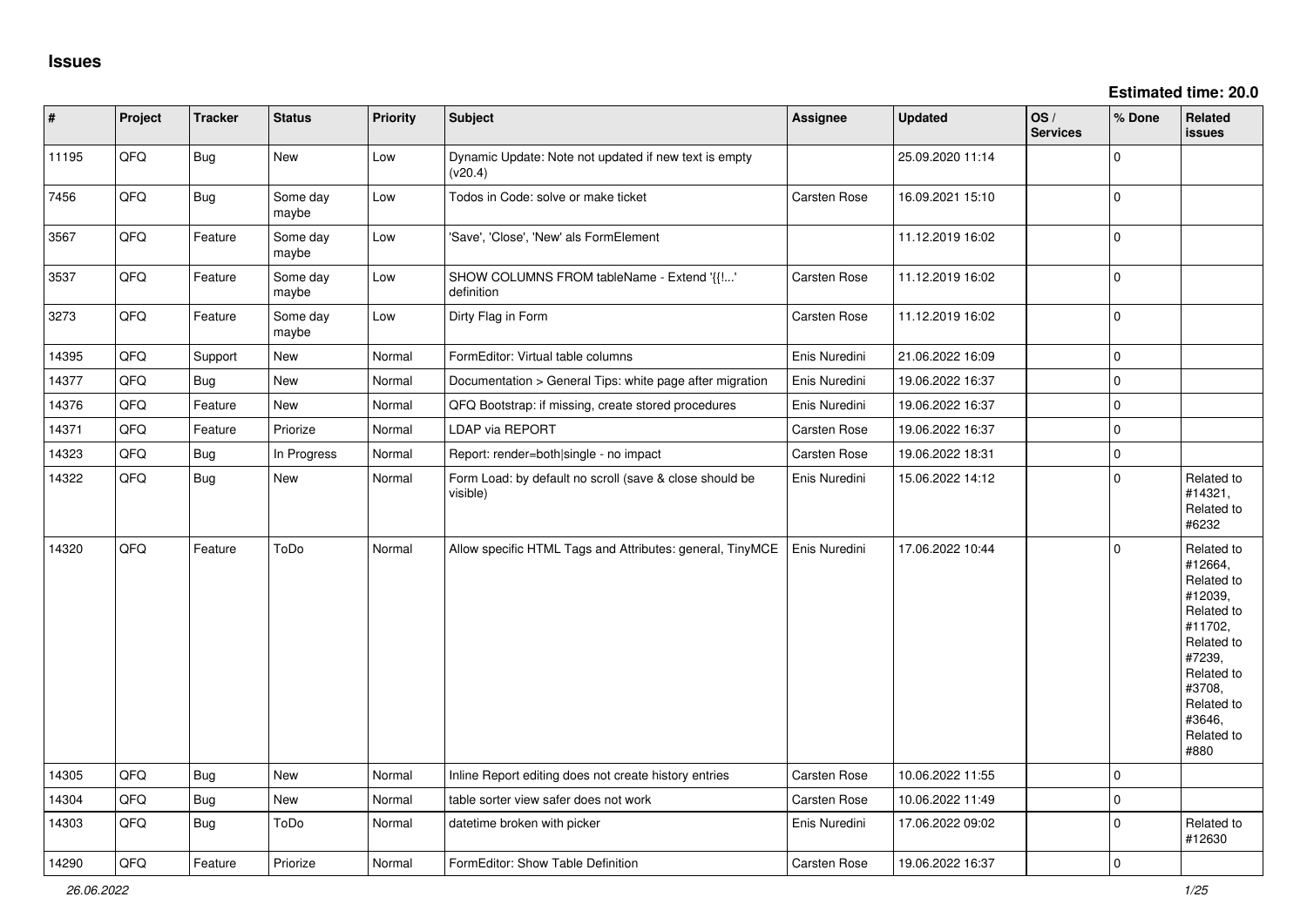| #     | Project | <b>Tracker</b> | <b>Status</b>     | <b>Priority</b> | Subject                                                                                  | <b>Assignee</b>        | <b>Updated</b>   | OS/<br><b>Services</b> | % Done      | Related<br>issues                                |
|-------|---------|----------------|-------------------|-----------------|------------------------------------------------------------------------------------------|------------------------|------------------|------------------------|-------------|--------------------------------------------------|
| 14283 | QFQ     | Bug            | Priorize          | Normal          | HEIC / HEIF convert doesn't trigger                                                      | Carsten Rose           | 19.06.2022 16:37 |                        | $\Omega$    |                                                  |
| 14245 | QFQ     | Bug            | New               | Normal          | Form Save Btn bleibt disabled wenn Datumsfeld über<br>Datepicker geändert                | Enis Nuredini          | 27.05.2022 13:45 |                        | $\Omega$    | Related to<br>#13689                             |
| 14233 | QFQ     | Bug            | New               | Normal          | AS _link: question - HTML is not rendered                                                | Carsten Rose           | 28.05.2022 11:02 |                        | $\Omega$    |                                                  |
| 14227 | QFQ     | Feature        | New               | Normal          | Selenium Konkurrenz: cypress.io                                                          | Enis Nuredini          | 28.05.2022 11:02 |                        | 0           |                                                  |
| 14185 | QFQ     | Feature        | New               | Normal          | External/Autocron.php - better suitable directory                                        | Support: System        | 28.05.2022 11:03 |                        | $\Omega$    |                                                  |
| 14175 | QFQ     | <b>Bug</b>     | In Progress       | Normal          | Opening a form with no QFQ Session cookie fails                                          | Carsten Rose           | 03.06.2022 10:40 |                        | $\mathbf 0$ |                                                  |
| 14091 | QFQ     | <b>Bug</b>     | New               | Normal          | inconsistent template path for twig                                                      | Carsten Rose           | 19.04.2022 18:36 |                        | $\Omega$    |                                                  |
| 14090 | QFQ     | Feature        | New               | Normal          | Nützliche _script funktionen                                                             | Carsten Rose           | 28.05.2022 11:03 |                        | $\mathbf 0$ |                                                  |
| 14077 | QFQ     | Bug            | New               | Normal          | As _link: Attribute 'class' missing by r:1 and r:3 - but should<br>set                   | <b>Carsten Rose</b>    | 28.05.2022 11:02 |                        | $\Omega$    | Related to<br>#5342,<br>Related to<br>#4343      |
| 14028 | QFQ     | Feature        | New               | Normal          | Required notification: visual nicer                                                      | Enis Nuredini          | 28.05.2022 11:01 |                        | $\mathbf 0$ |                                                  |
| 13945 | QFQ     | Feature        | New               | Normal          | As _link: content before/after link                                                      | Enis Nuredini          | 28.05.2022 11:01 |                        | $\mathbf 0$ | Related to<br>#12262                             |
| 13943 | QFQ     | <b>Bug</b>     | Priorize          | Normal          | unable to find formgroup                                                                 | Enis Nuredini          | 28.05.2022 11:03 |                        | $\Omega$    |                                                  |
| 13900 | QFQ     | Feature        | Priorize          | Normal          | Selenium: Check das Cookie/PDF funktioniert                                              | Enis Nuredini          | 25.03.2022 12:45 |                        | $\Omega$    |                                                  |
| 13899 | QFQ     | Bug            | ToDo              | Normal          | Selenium: zum laufen bringen                                                             | Enis Nuredini          | 25.03.2022 10:24 |                        | $\Omega$    |                                                  |
| 13843 | QFQ     | Feature        | New               | Normal          | Create JWT via QFQ                                                                       | Carsten Rose           | 19.03.2022 17:42 |                        | $\Omega$    |                                                  |
| 13841 | QFQ     | Feature        | New               | Normal          | Create PDF via iText - evaluate                                                          | Carsten Rose           | 19.03.2022 17:42 |                        | 0           |                                                  |
| 13767 | QFQ     | <b>Bug</b>     | Feedback          | Normal          | date/time-picker: required shows up/down button orange                                   | Enis Nuredini          | 16.05.2022 23:16 |                        | $\Omega$    |                                                  |
| 13706 | QFQ     | Bug            | New               | Normal          | Wrong CheckType in FieldElement LastStatus of Form Cron                                  | Carsten Rose           | 21.01.2022 18:20 |                        | $\mathbf 0$ |                                                  |
| 13700 | QFQ     | Feature        | New               | Normal          | Redesign qfq.io Seite                                                                    | Carsten Rose           | 19.03.2022 17:43 |                        | $\Omega$    |                                                  |
| 13689 | QFQ     | Bug            | New               | Normal          | Enter auf Eingabefeld mit ungültigem Wert führt zu blurry<br>Seite                       | Enis Nuredini          | 28.05.2022 10:53 |                        | U           | Related to<br>#14245, Has<br>duplicate<br>#11891 |
| 13659 | QFQ     | <b>Bug</b>     | New               | Normal          | wrong sanitize class applied to R-store                                                  | Carsten Rose           | 15.01.2022 14:23 |                        | $\Omega$    |                                                  |
| 13647 | QFQ     | <b>Bug</b>     | New               | Normal          | Autofocus funktioniert nicht auf Chrome                                                  | Benjamin Baer          | 19.03.2022 17:44 |                        | $\Omega$    |                                                  |
| 13609 | QFQ     | Feature        | New               | Normal          | QFQ Introduction: Seite aufloesen                                                        | Philipp<br>Gröbelbauer | 28.05.2022 11:02 |                        | $\mathbf 0$ |                                                  |
| 13608 | QFQ     | Feature        | Some day<br>maybe | Normal          | Automatic Browser Language Redirect                                                      | Enis Nuredini          | 17.06.2022 08:35 |                        | $\mathbf 0$ |                                                  |
| 13592 | QFQ     | <b>Bug</b>     | New               | Normal          | QFQ Build Queue: das vergeben von Tags klappt nicht. Es<br>werden keine Releases gebaut. | Carsten Rose           | 19.03.2022 17:45 |                        | $\mathbf 0$ |                                                  |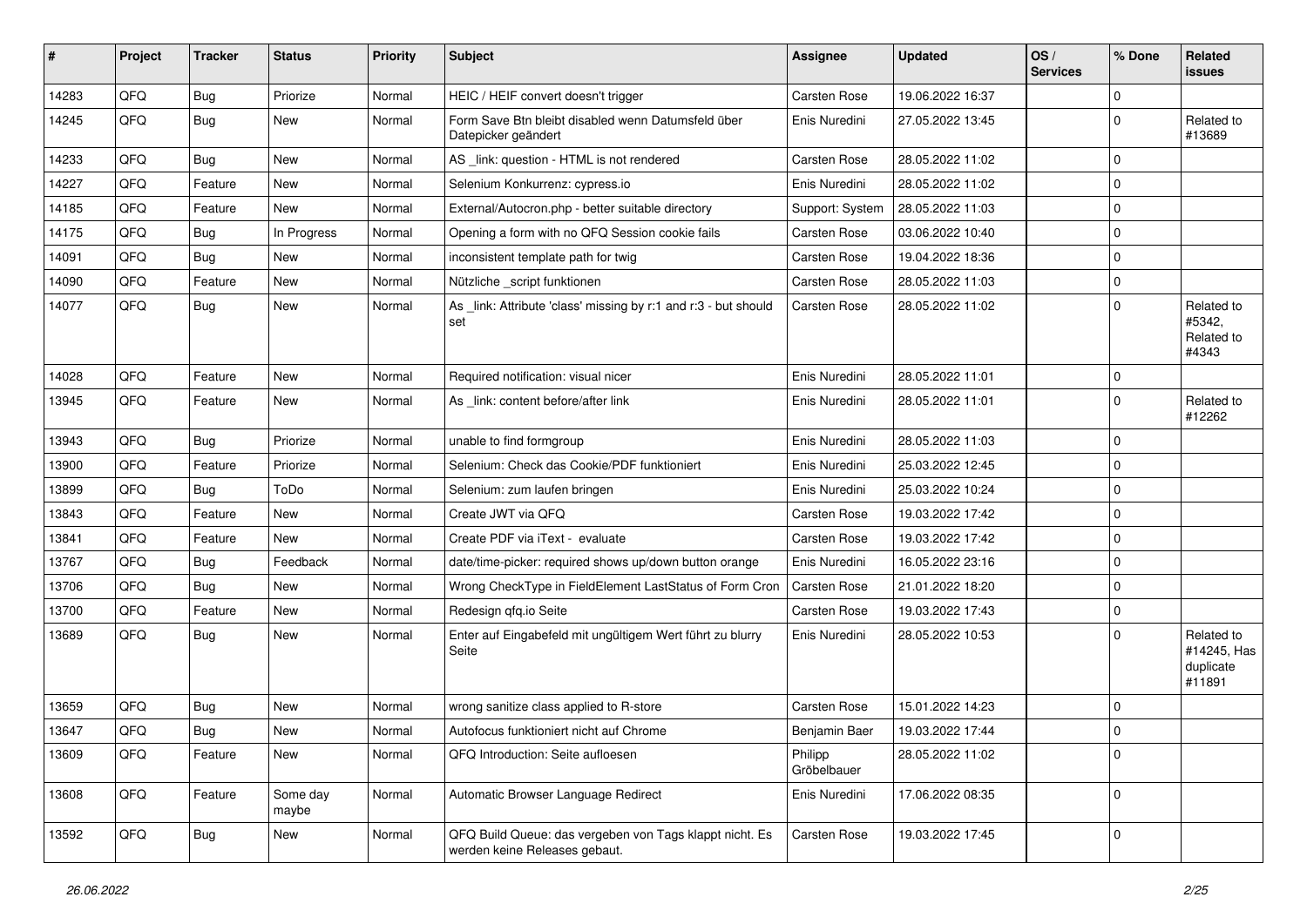| #     | Project | <b>Tracker</b> | <b>Status</b>              | <b>Priority</b> | Subject                                                                                                                                             | Assignee            | <b>Updated</b>   | OS/<br><b>Services</b> | % Done      | Related<br>issues                                                      |
|-------|---------|----------------|----------------------------|-----------------|-----------------------------------------------------------------------------------------------------------------------------------------------------|---------------------|------------------|------------------------|-------------|------------------------------------------------------------------------|
| 13566 | QFQ     | Feature        | Ready to sync<br>(develop) | Normal          | Delete config-example.qfq.php file                                                                                                                  | Carsten Rose        | 23.12.2021 09:25 |                        | $\Omega$    |                                                                        |
| 13528 | QFQ     | <b>Bug</b>     | New                        | Normal          | qfq.io > releases: es wird kein neues Release angelegt                                                                                              | Benjamin Baer       | 19.03.2022 17:46 |                        | $\mathbf 0$ |                                                                        |
| 13467 | QFQ     | Feature        | New                        | Normal          | ChangeLog Generator                                                                                                                                 | <b>Carsten Rose</b> | 19.03.2022 17:46 |                        | $\Omega$    | Related to<br>#11460                                                   |
| 13460 | QFQ     | <b>Bug</b>     | New                        | Normal          | Doc: Password set/reset  password should not processed<br>with 'html encode'                                                                        | Carsten Rose        | 19.03.2022 17:46 |                        | $\mathbf 0$ |                                                                        |
| 13451 | QFQ     | Bug            | New                        | Normal          | Character Counter / Max Character: Problem in Safari                                                                                                | Carsten Rose        | 15.04.2022 17:18 |                        | $\Omega$    |                                                                        |
| 13354 | QFQ     | Feature        | <b>New</b>                 | Normal          | Using Websocket in QFQ                                                                                                                              | <b>Carsten Rose</b> | 10.11.2021 15:47 |                        | $\mathbf 0$ |                                                                        |
| 13332 | QFQ     | <b>Bug</b>     | New                        | Normal          | Multi Form: Required Felder werden visuell nicht markiert.                                                                                          | <b>Carsten Rose</b> | 19.03.2022 17:47 |                        | $\mathbf 0$ |                                                                        |
| 13331 | QFQ     | <b>Bug</b>     | New                        | Normal          | Multi Form: Clear Icon misplaced                                                                                                                    | <b>Carsten Rose</b> | 19.03.2022 17:47 |                        | $\Omega$    |                                                                        |
| 12989 | QFQ     | <b>Bug</b>     | New                        | Normal          | empty string does not trigger dynamic update                                                                                                        | Enis Nuredini       | 28.05.2022 11:09 |                        | $\mathbf 0$ |                                                                        |
| 12716 | QFQ     | Bug            | New                        | Normal          | template group: Pattern only applied to first instance                                                                                              | Carsten Rose        | 19.03.2022 17:47 |                        | $\Omega$    |                                                                        |
| 12714 | QFQ     | Bug            | New                        | Normal          | Conversion of GIF to PDF broken when GIF contains Alpha.                                                                                            | <b>Carsten Rose</b> | 19.03.2022 17:49 |                        | $\Omega$    |                                                                        |
| 12679 | QFQ     | Feature        | New                        | Normal          | tablesorter: custom column width                                                                                                                    | <b>Carsten Rose</b> | 16.06.2021 11:10 |                        | $\mathbf 0$ |                                                                        |
| 12664 | QFQ     | Feature        | New                        | Normal          | TinyMCE: report/remove malicous HTML/JS Code                                                                                                        | <b>Carsten Rose</b> | 19.03.2022 17:47 |                        | $\Omega$    | Related to<br>#14320                                                   |
| 12630 | QFQ     | Feature        | In Progress                | Normal          | Input: date[time]: min / max values                                                                                                                 | Enis Nuredini       | 20.06.2022 18:31 |                        | $\Omega$    | Related to<br>#10096,<br>Related to<br>#14302,<br>Related to<br>#14303 |
| 12611 | QFQ     | Feature        | Some day<br>maybe          | Normal          | Refactoring: Bootstrap with Lazy Loading                                                                                                            | <b>Carsten Rose</b> | 08.06.2022 10:37 |                        | $\Omega$    | Related to<br>#12490,<br>Related to<br>#10013,<br>Related to<br>#7732  |
| 12603 | QFQ     | Feature        | New                        | Normal          | Dropdown (Select), Radio, checkbox:<br>itemListAlways={{!SELECT key, value}}                                                                        | Carsten Rose        | 19.03.2022 17:47 |                        | $\Omega$    |                                                                        |
| 12581 | QFQ     | Bug            | New                        | Normal          | Form forward=close: Record 'new' in new browser tab ><br>save (& close) >> Form is not reloaded with new created<br>record id and stays in mode=new | <b>Carsten Rose</b> | 19.03.2022 17:48 |                        | $\Omega$    |                                                                        |
| 12556 | QFQ     | Feature        | New                        | Normal          | Pills Title: colored = static or dynamic on allrequiredgiven                                                                                        | Benjamin Baer       | 19.03.2022 17:49 |                        | $\mathbf 0$ |                                                                        |
| 12546 | QFQ     | <b>Bug</b>     | Feedback                   | Normal          | Branch 'Development' - Unit Tests mit dirty workaround<br>angepasst                                                                                 | Carsten Rose        | 19.03.2022 17:48 |                        | $\mathbf 0$ |                                                                        |
| 12520 | QFQ     | <b>Bug</b>     | New                        | Normal          | Switch FE User: still active even FE User session expired                                                                                           | Carsten Rose        | 19.03.2022 17:48 |                        | 0           |                                                                        |
| 12512 | QFQ     | <b>Bug</b>     | New                        | Normal          | Some MySQL Installation can't use 'stored procedures'                                                                                               | Carsten Rose        | 19.03.2022 17:48 |                        | $\mathbf 0$ |                                                                        |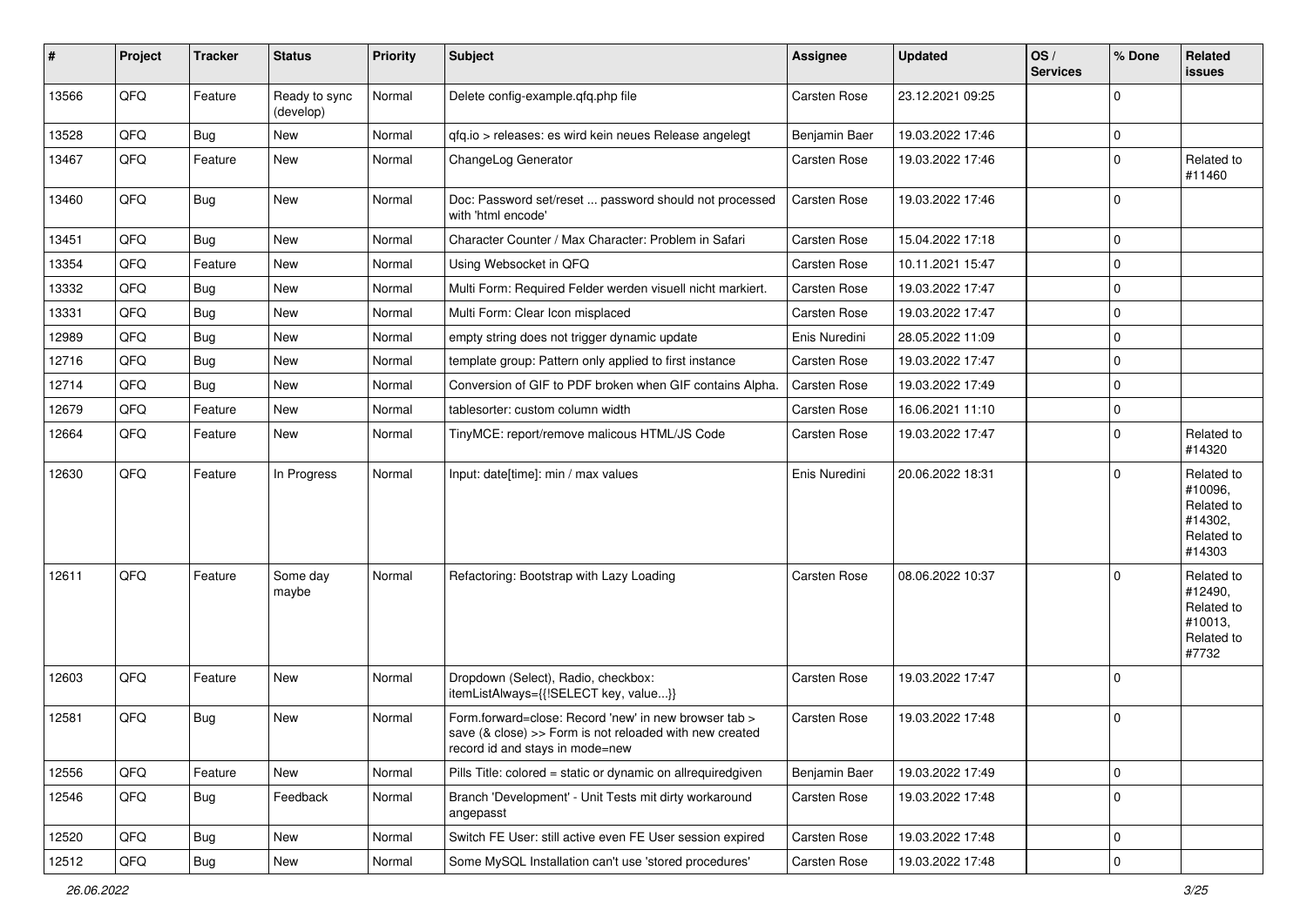| #     | Project | <b>Tracker</b> | <b>Status</b>     | <b>Priority</b> | Subject                                                                                                        | Assignee            | <b>Updated</b>   | OS/<br><b>Services</b> | % Done         | Related<br><b>issues</b>                                              |
|-------|---------|----------------|-------------------|-----------------|----------------------------------------------------------------------------------------------------------------|---------------------|------------------|------------------------|----------------|-----------------------------------------------------------------------|
| 12504 | QFQ     | Feature        | Priorize          | Normal          | sql.log: report fe.id                                                                                          | <b>Carsten Rose</b> | 05.05.2021 22:09 |                        | $\Omega$       |                                                                       |
| 12503 | QFQ     | Feature        | Priorize          | Normal          | Detect dangerous UPDATE statement with missing WHERE                                                           | <b>Carsten Rose</b> | 05.05.2021 22:09 |                        | $\mathbf 0$    |                                                                       |
| 12490 | QFQ     | Feature        | New               | Normal          | Loading Plugins in QFQ - see what tinymce does. (lazy<br>loading)                                              | Benjamin Baer       | 08.06.2022 10:37 |                        | $\Omega$       | Related to<br>#12611,<br>Related to<br>#10013,<br>Related to<br>#7732 |
| 12480 | QFQ     | Feature        | New               | Normal          | If QFQ upgrade is running, block further request                                                               | <b>Carsten Rose</b> | 03.05.2021 20:45 |                        | $\mathbf 0$    |                                                                       |
| 12477 | QFQ     | Feature        | New               | Normal          | Support for refactoring: Form, FormElement, diverse<br>Tabellen/Spalten, tt-content Records                    | <b>Carsten Rose</b> | 03.05.2021 20:45 |                        | $\Omega$       |                                                                       |
| 12476 | QFQ     | Feature        | New               | Normal          | clearMe: a) should trigger 'dirty', b) sticky on textarea resize                                               | Benjamin Baer       | 04.01.2022 08:40 |                        | $\mathbf 0$    | Related to<br>#9528                                                   |
| 12474 | QFQ     | Feature        | New               | Normal          | Check BaseConfigURL if it is given and the the last char is '/                                                 | <b>Carsten Rose</b> | 03.05.2021 20:45 |                        | $\Omega$       |                                                                       |
| 12465 | QFQ     | Feature        | New               | Normal          | QFQ Function: use in FE to fill StoreRecord                                                                    | Carsten Rose        | 05.05.2021 21:58 |                        | $\mathbf 0$    |                                                                       |
| 12452 | QFQ     | Feature        | Priorize          | Normal          | BaseURL: alsways with '/' at the end                                                                           | Carsten Rose        | 19.06.2022 13:45 |                        | $\mathbf 0$    | Related to<br>#10782                                                  |
| 12439 | QFQ     | Feature        | In Progress       | Normal          | TinyMCE Paste from Word & Character Count/Limit                                                                | <b>Carsten Rose</b> | 05.05.2021 22:15 |                        | $\mathbf 0$    |                                                                       |
| 12413 | QFQ     | Feature        | New               | Normal          | STORE_TYPO3: enhance for {{be_users.email:T}},<br>{{fe users.email:T}}                                         | Carsten Rose        | 03.05.2021 20:45 |                        | $\Omega$       | Related to<br>#12412,<br>Related to<br>#10012                         |
| 12412 | QFQ     | Feature        | New               | Normal          | Action/Escape qualifier 'e' (empty), '0': if given, an empty<br>string (or '0') will be treated as 'not found' | <b>Carsten Rose</b> | 08.05.2021 09:40 |                        | $\Omega$       | Related to<br>#12413,<br>Related to<br>#10012                         |
| 12400 | QFQ     | Feature        | New               | Normal          | Tutorial ist in QFQ Doku, Wird in der Suche gefunden, es<br>gibt aber kein Menupunkt - Inhalt ueberpruefen     | <b>Carsten Rose</b> | 03.05.2021 20:45 |                        | $\Omega$       |                                                                       |
| 12337 | QFQ     | Feature        | Some day<br>maybe | Normal          | Database.php: better caching                                                                                   | Carsten Rose        | 16.09.2021 15:10 |                        | 0              |                                                                       |
| 12330 | QFQ     | Feature        | <b>New</b>        | Normal          | Copy to input field / text area / TinyMCE                                                                      | <b>Carsten Rose</b> | 07.04.2021 09:01 |                        | $\mathbf 0$    |                                                                       |
| 12327 | QFQ     | Bug            | New               | Normal          | Copy to clipboard: Glyphicon can not be changed                                                                | Carsten Rose        | 27.12.2021 17:59 |                        | $\mathbf 0$    |                                                                       |
| 12325 | QFQ     | <b>Bug</b>     | Priorize          | Normal          | MultiDB form.dblndex not working for report syntax                                                             | <b>Carsten Rose</b> | 07.09.2021 13:37 |                        | $\overline{0}$ | Related to<br>#12145,<br>Related to<br>#12314                         |
| 12315 | QFQ     | Feature        | Some day<br>maybe | Normal          | Form History (Diffs) / Backups                                                                                 | Carsten Rose        | 16.09.2021 15:10 |                        | 0              |                                                                       |
| 12269 | QFQ     | Feature        | New               | Normal          | 2FA - Login                                                                                                    | Carsten Rose        | 03.05.2021 20:45 |                        | $\mathbf 0$    |                                                                       |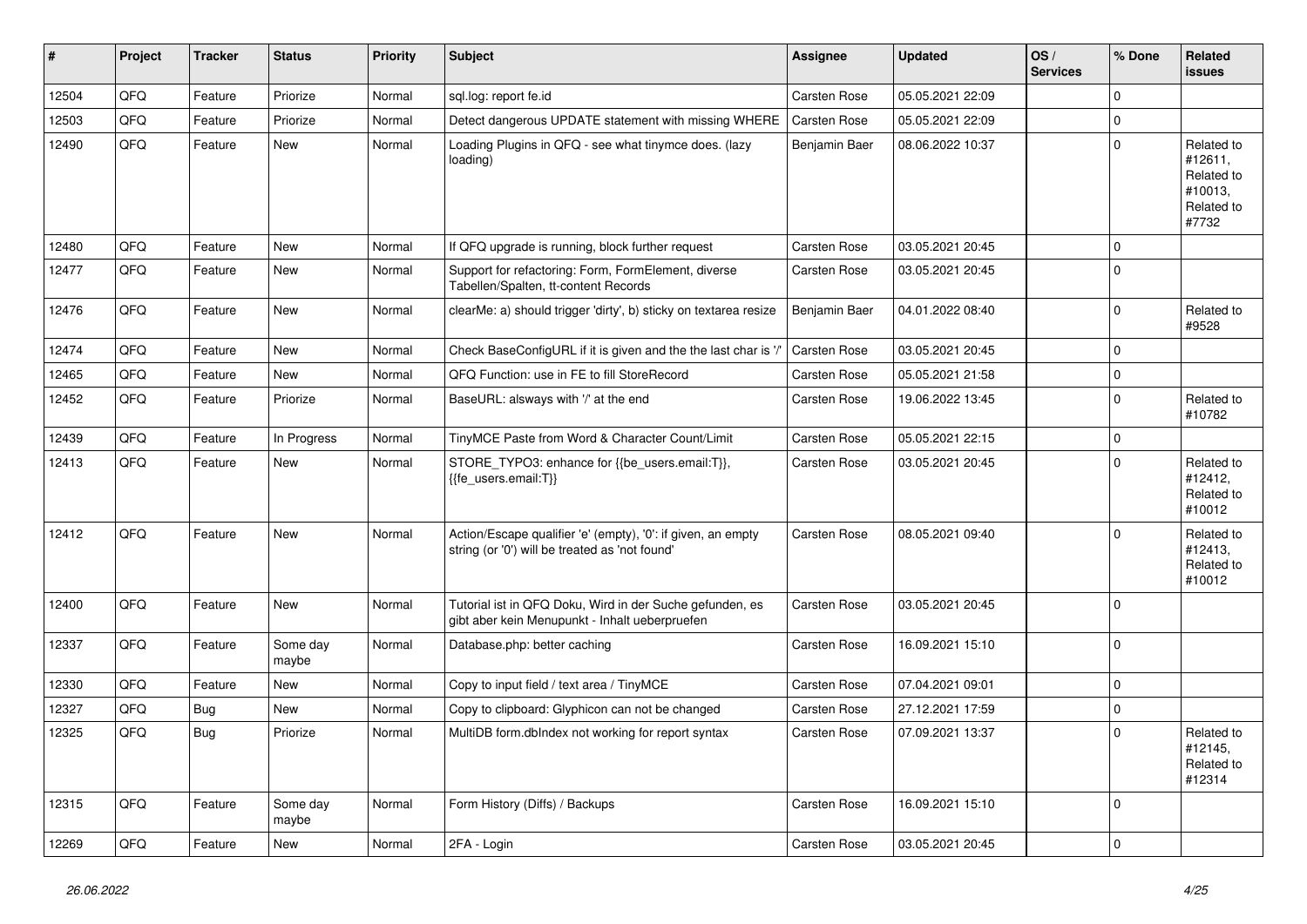| #     | Project | <b>Tracker</b> | <b>Status</b> | <b>Priority</b> | Subject                                                                                              | Assignee                                               | <b>Updated</b>   | OS/<br><b>Services</b> | % Done      | Related<br>issues                                                           |                      |
|-------|---------|----------------|---------------|-----------------|------------------------------------------------------------------------------------------------------|--------------------------------------------------------|------------------|------------------------|-------------|-----------------------------------------------------------------------------|----------------------|
| 12262 | QFQ     | Feature        | ToDo          | Normal          | Form buttons on top: more customable                                                                 | Enis Nuredini                                          | 17.06.2022 10:44 |                        | $\Omega$    | Related to<br>#13945, Has<br>duplicate<br>#4046, Has<br>duplicate<br>#10080 |                      |
| 12187 | QFQ     | <b>Bug</b>     | New           | Normal          | Trigger FormAsFile() via Report: probably problem with multi   Carsten Rose<br>DB setup              |                                                        | 20.03.2021 21:20 |                        | $\Omega$    |                                                                             |                      |
| 12163 | QFQ     | Feature        | New           | Normal          | Checkbox: table wrap                                                                                 | Carsten Rose                                           | 03.05.2021 20:51 |                        | $\mathbf 0$ |                                                                             |                      |
| 12162 | QFQ     | Feature        | <b>New</b>    | Normal          | FE.type=sendmail: personalized mailing (several mails) via<br>template                               | <b>Carsten Rose</b>                                    | 03.05.2021 20:45 |                        | $\Omega$    |                                                                             |                      |
| 12156 | QFQ     | Feature        | <b>New</b>    | Normal          | Form: Optional disable 'leave page'                                                                  |                                                        | 03.05.2021 20:45 |                        | $\mathbf 0$ |                                                                             |                      |
| 12146 | QFQ     | Feature        | New           | Normal          | Autocron Job: Anzeigen wann der naechste Job ausgefuehrt<br>wird, resp das er nicht ausgefuehrt wird | <b>Carsten Rose</b>                                    | 15.03.2021 15:23 |                        | $\mathbf 0$ |                                                                             |                      |
| 12135 | QFQ     | Feature        | New           | Normal          | Subrecord: Notiz                                                                                     |                                                        | 24.04.2021 16:58 |                        | $\mathbf 0$ |                                                                             |                      |
| 12133 | QFQ     | Bug            | New           | Normal          | NPM, phpSpreadSheet aktualisieren                                                                    | Carsten Rose                                           | 15.03.2021 09:04 |                        | $\mathbf 0$ |                                                                             |                      |
| 12119 | QFQ     | Feature        | New           | Normal          | AS paged: error message missing if there ist no 'r' argument.                                        | <b>Carsten Rose</b>                                    | 03.05.2021 20:51 |                        | $\mathbf 0$ |                                                                             |                      |
| 12109 | QFQ     | Feature        | New           | Normal          | Donwload Link: Plain, SIP, Persistent Link, Peristent SIP -<br>new notation                          | <b>Carsten Rose</b>                                    | 03.05.2021 20:45 |                        | $\Omega$    | Related to<br>#12085                                                        |                      |
| 12045 | QFQ     | Bug            | New           | Normal          | templateGroup afterSave FE: Aufruf ohne<br>sglHonorFormElements funktioniert nicht                   | Carsten Rose                                           | 18.02.2021 16:33 |                        | $\Omega$    |                                                                             |                      |
| 12040 | QFQ     | Bug            | New           | Normal          | FE Mode 'hidden' für zwei FEs auf einer Zeile                                                        | <b>Carsten Rose</b>                                    | 18.02.2021 10:13 |                        | $\Omega$    |                                                                             |                      |
| 12039 | QFQ     | Feature        | New           | Normal          | Missing htmlSpecialChar() in pre processing on form submit                                           |                                                        | 18.02.2021 00:09 |                        | $\mathbf 0$ | Related to<br>#14320                                                        |                      |
| 12038 | QFQ     | Feature        | New           | Normal          | a) STORE_VAR: filenameOnlyStripUniq, b) SP:<br>QSTRIPUNIQ()                                          |                                                        | 17.02.2021 23:55 |                        | $\Omega$    |                                                                             |                      |
| 12024 | QFQ     | Feature        | New           | Normal          | Excel Export: text columns by default decode<br>htmlspeciachar()                                     | Carsten Rose                                           | 17.02.2021 23:55 |                        | $\Omega$    | Related to<br>#12022                                                        |                      |
| 12023 | QFQ     | Feature        | <b>New</b>    | Normal          | MySQL Stored Precdure: QDECODESPECIALCHAR()                                                          | <b>Carsten Rose</b>                                    | 16.02.2021 11:16 |                        | $\Omega$    | Related to<br>#12022                                                        |                      |
| 11980 | QFQ     | Feature        | In Progress   | Normal          | protected verzeichnis MUSS geschützt werden                                                          | Carsten Rose                                           | 07.09.2021 13:30 |                        | $\mathbf 0$ |                                                                             |                      |
| 11955 | QFQ     | Feature        | New           | Normal          | subrecord: new title option to set <th> attributes - e.g. to<br/>customize tablesorter options.</th> | attributes - e.g. to<br>customize tablesorter options. | Carsten Rose     | 03.05.2021 20:47       |             | $\Omega$                                                                    | Related to<br>#11775 |
| 11892 | QFQ     | Feature        | New           | Normal          | tablesorter: columns with links are hard to order - new<br>qualifier 'Y: <ord>'</ord>                | Enis Nuredini                                          | 23.03.2022 09:22 |                        | 0           |                                                                             |                      |
| 11775 | QFQ     | Feature        | New           | Normal          | Subrecord Tooltip pro Feld                                                                           | Carsten Rose                                           | 18.12.2020 15:22 |                        | $\Omega$    | Related to<br>#11955                                                        |                      |
| 11752 | QFQ     | <b>Bug</b>     | New           | Normal          | checkbox renders multiple input elements with same name                                              | Carsten Rose                                           | 17.12.2020 14:58 |                        | $\mathbf 0$ | Related to<br>#11750                                                        |                      |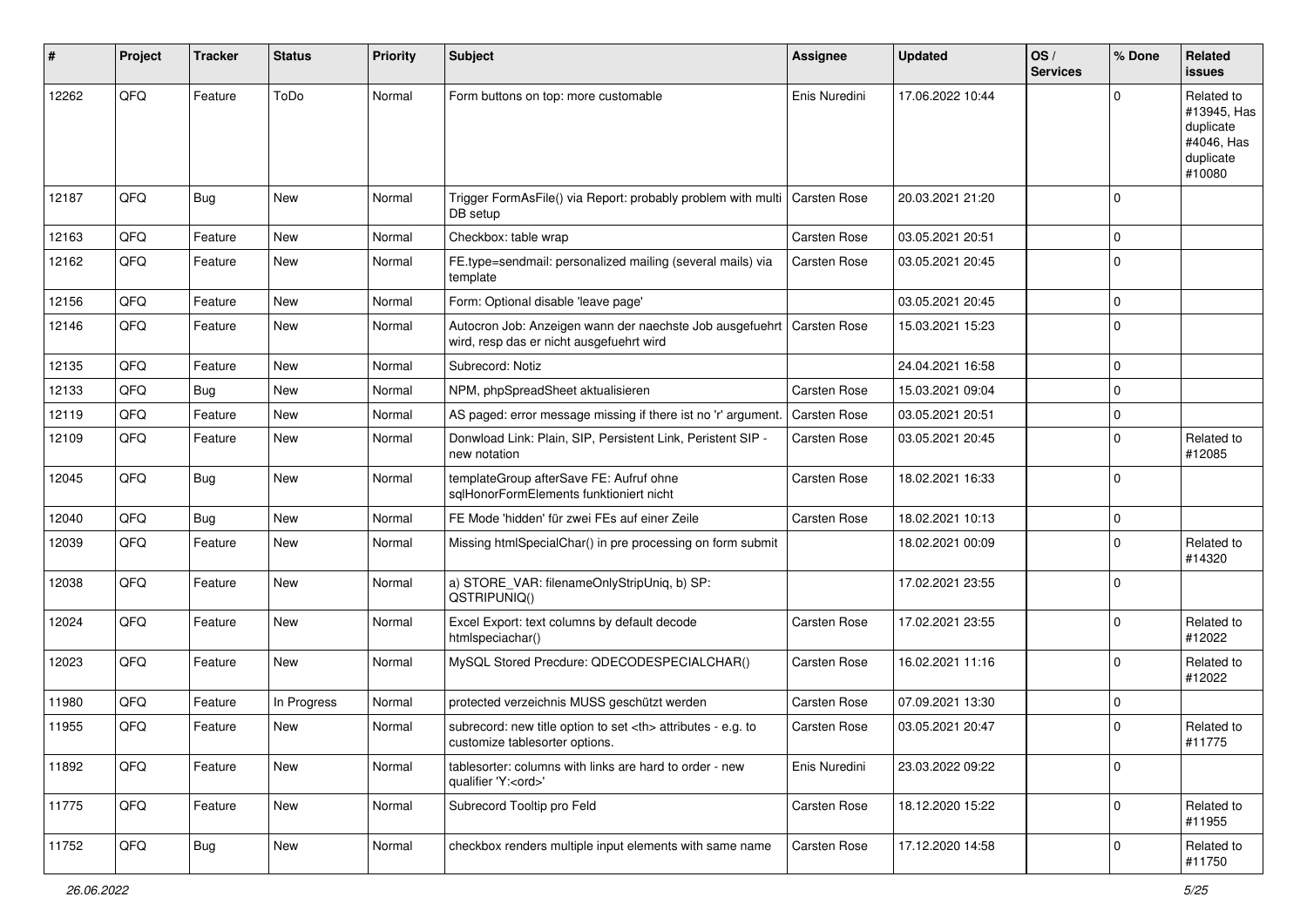| $\vert$ # | Project | <b>Tracker</b> | <b>Status</b>     | <b>Priority</b> | <b>Subject</b>                                                       | Assignee        | <b>Updated</b>   | OS/<br><b>Services</b> | % Done         | Related<br><b>issues</b>                                                                                                       |
|-----------|---------|----------------|-------------------|-----------------|----------------------------------------------------------------------|-----------------|------------------|------------------------|----------------|--------------------------------------------------------------------------------------------------------------------------------|
| 11747     | QFQ     | Feature        | <b>New</b>        | Normal          | Maintenance Page with Redirect                                       | Carsten Rose    | 03.05.2021 20:47 |                        | $\Omega$       | Related to<br>#11741                                                                                                           |
| 11716     | QFQ     | Feature        | <b>New</b>        | Normal          | Form an beliebiger Stelle im Report anzeigen                         |                 | 09.12.2020 09:47 |                        | $\mathbf 0$    |                                                                                                                                |
| 11715     | QFQ     | <b>Bug</b>     | New               | Normal          | acceptZeroAsRequired and requiredOffButMark do not<br>coincide       |                 | 08.12.2020 12:13 |                        | $\Omega$       |                                                                                                                                |
| 11702     | QFQ     | Feature        | <b>New</b>        | Normal          | HTML Special Char makes no sense for 'allbut' if '&' is<br>forbidden | Carsten Rose    | 07.12.2021 16:35 |                        | $\Omega$       | Related to<br>#5112,<br>Related to<br>#14320                                                                                   |
| 11695     | QFQ     | <b>Bug</b>     | <b>New</b>        | Normal          | MultiForm required FE Error                                          | Carsten Rose    | 04.12.2020 13:34 |                        | $\overline{0}$ |                                                                                                                                |
| 11668     | QFQ     | <b>Bug</b>     | New               | Normal          | Play function.sql - problem with mysql                               | Carsten Rose    | 03.05.2021 20:48 |                        | $\Omega$       |                                                                                                                                |
| 11667     | QFQ     | <b>Bug</b>     | New               | Normal          | MySQL mariadb-server-10.3: Incorrect datetime value                  | Carsten Rose    | 03.05.2021 20:48 |                        | $\mathbf 0$    |                                                                                                                                |
| 11535     | QFQ     | Feature        | <b>New</b>        | Normal          | Ability to create SQL columns in frontend QFQ forms                  |                 | 17.11.2020 12:11 |                        | $\Omega$       |                                                                                                                                |
| 11534     | QFQ     | Feature        | <b>New</b>        | Normal          | Report: Action on selected rows - Table batchprocessing<br>feature   |                 | 18.11.2020 08:15 |                        | $\Omega$       |                                                                                                                                |
| 11523     | QFQ     | Feature        | <b>New</b>        | Normal          | Mit dynamic Update erkennen, ob Upload gemacht wurde                 | Carsten Rose    | 13.11.2020 15:07 |                        | $\Omega$       | Related to<br>#9533                                                                                                            |
| 11522     | QFQ     | <b>Bug</b>     | New               | Normal          | Aus/Einblenden von Reitern                                           |                 | 13.11.2020 14:58 |                        | $\mathbf 0$    |                                                                                                                                |
| 11517     | QFQ     | <b>Bug</b>     | In Progress       | Normal          | extraButtonInfo Broken for multiple FormElements                     | Carsten Rose    | 12.05.2022 13:12 |                        | $\mathbf 0$    | Related to<br>#7890,<br>Related to<br>#3811, Has<br>duplicate<br>#10905, Has<br>duplicate<br>#10553, Has<br>duplicate<br>#6779 |
| 11516     | QFQ     | Feature        | <b>New</b>        | Normal          | Multi Page Form (Previous/Next Buttons)                              | Carsten Rose    | 16.03.2021 17:52 |                        | $\mathbf 0$    |                                                                                                                                |
| 11504     | QFQ     | Feature        | <b>New</b>        | Normal          | Dynamic Update: Button text update for 'Save',' Close' &<br>'Delete' | Carsten Rose    | 12.11.2020 23:44 |                        | $\Omega$       |                                                                                                                                |
| 11460     | QFQ     | Feature        | New               | Normal          | Easier creation of changelog: gitchangelog                           | Carsten Rose    | 12.06.2021 10:20 |                        | $\Omega$       | Related to<br>#13467                                                                                                           |
| 11347     | QFQ     | <b>Bug</b>     | Feedback          | Normal          | If Bedingungen funktionieren nicht korrekt                           | Christoph Fuchs | 21.03.2021 20:37 |                        | $\mathbf 0$    |                                                                                                                                |
| 11323     | QFQ     | Feature        | Some day<br>maybe | Normal          | Report Frontend Editor Modal + Codemirror                            | Carsten Rose    | 16.09.2021 15:10 |                        | $\Omega$       | Related to<br>#11036                                                                                                           |
| 11322     | QFQ     | Feature        | Some day<br>maybe | Normal          | Form Element JSON - (multiline parameter field)                      | Carsten Rose    | 16.09.2021 15:10 |                        | $\Omega$       |                                                                                                                                |
| 11320     | QFQ     | Feature        | Priorize          | Normal          | Typo3 Version 10 support                                             | Carsten Rose    | 05.05.2021 22:09 |                        | $\mathbf 0$    |                                                                                                                                |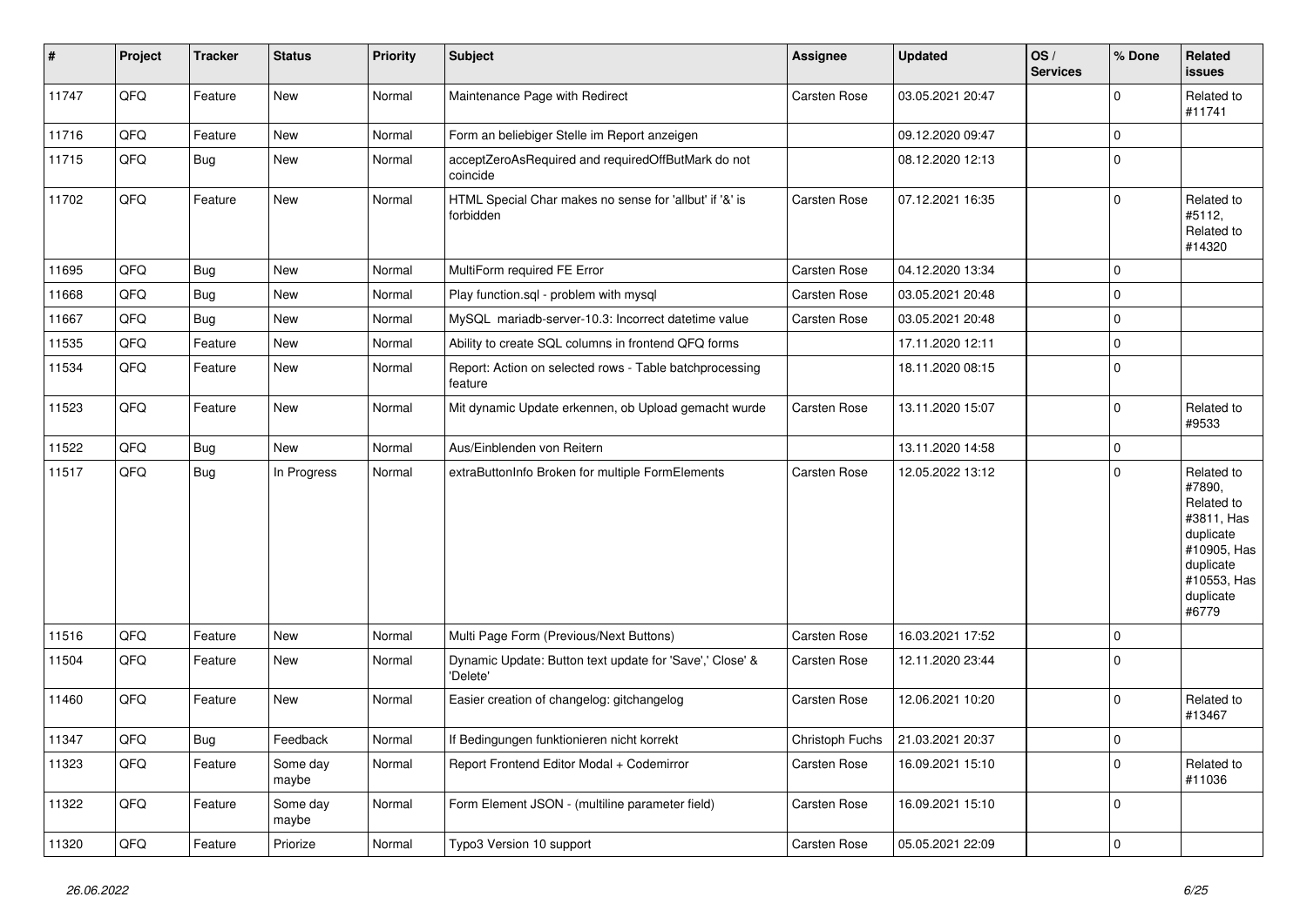| #     | Project | <b>Tracker</b> | <b>Status</b>     | <b>Priority</b> | <b>Subject</b>                                                                      | Assignee            | <b>Updated</b>   | OS/<br><b>Services</b> | % Done      | Related<br>issues                                                    |
|-------|---------|----------------|-------------------|-----------------|-------------------------------------------------------------------------------------|---------------------|------------------|------------------------|-------------|----------------------------------------------------------------------|
| 11239 | QFQ     | <b>Bug</b>     | New               | Normal          | Radiobutton (plain): horizontales Rendern abhängig vom<br>Datentyp in der Datenbank | Carsten Rose        | 30.09.2020 18:37 |                        | $\Omega$    |                                                                      |
| 11217 | QFQ     | Feature        | Some day<br>maybe | Normal          | <b>Extend Script Functionality</b>                                                  | <b>Carsten Rose</b> | 16.09.2021 15:10 |                        | $\Omega$    |                                                                      |
| 11080 | QFQ     | Feature        | New               | Normal          | Send MQTT messages                                                                  | <b>Carsten Rose</b> | 29.08.2020 19:49 |                        | $\mathbf 0$ |                                                                      |
| 11076 | QFQ     | Feature        | In Progress       | Normal          | SELECT  AS _websocket                                                               | Carsten Rose        | 30.08.2020 17:49 |                        | $\mathbf 0$ |                                                                      |
| 11036 | QFQ     | Feature        | Some day<br>maybe | Normal          | inline report editor permissions                                                    | <b>Carsten Rose</b> | 16.09.2021 15:09 |                        | $\Omega$    | Related to<br>#11323                                                 |
| 10996 | QFQ     | Feature        | New               | Normal          | Download video via sip: no seek                                                     | <b>Carsten Rose</b> | 12.08.2020 14:18 |                        | $\mathbf 0$ |                                                                      |
| 10979 | QFQ     | Feature        | New               | Normal          | Ajax Calls an API - dataReport                                                      | <b>Carsten Rose</b> | 11.05.2022 12:15 |                        | $\mathbf 0$ |                                                                      |
| 10976 | QFQ     | Feature        | New               | Normal          | Excel Export Verbesserungen                                                         | <b>Carsten Rose</b> | 06.08.2020 10:56 |                        | $\Omega$    |                                                                      |
| 10937 | QFQ     | Bug            | New               | Normal          | Fehler mit abhängigen Select- Feldern beim Positionieren                            | Carsten Rose        | 12.11.2020 23:45 |                        | $\mathbf 0$ |                                                                      |
| 10890 | QFQ     | Bug            | New               | Normal          | AutoCron hangs                                                                      |                     | 20.07.2020 13:56 |                        | $\mathbf 0$ |                                                                      |
| 10874 | QFQ     | Feature        | New               | Normal          | Erstellen eines Foreign Keys in der Tabelle "FormElement"                           |                     | 13.07.2020 10:11 |                        | $\mathbf 0$ |                                                                      |
| 10819 | QFQ     | Feature        | New               | Normal          | Persistent SIP - second try                                                         | <b>Carsten Rose</b> | 29.06.2020 23:02 |                        | $\mathbf 0$ | Related to<br>#6261                                                  |
| 10782 | QFQ     | Feature        | Feedback          | Normal          | Tiny MCE: Image Upload                                                              | Enis Nuredini       | 16.05.2022 23:16 |                        | $\mathbf 0$ | Related to<br>#12452                                                 |
| 10763 | QFQ     | Feature        | New               | Normal          | form accessed and submitted despite logout?                                         |                     | 16.06.2020 11:43 |                        | $\mathbf 0$ |                                                                      |
| 10759 | QFQ     | <b>Bug</b>     | New               | Normal          | emptyMeansNull - Feld falsch aktualisiert                                           |                     | 12.11.2020 23:45 |                        | $\mathbf 0$ |                                                                      |
| 10745 | QFQ     | Feature        | Some day<br>maybe | Normal          | <b>Tablesorter Excel Export</b>                                                     | Carsten Rose        | 16.09.2021 15:09 |                        | $\Omega$    |                                                                      |
| 10738 | QFQ     | Feature        | Some day<br>maybe | Normal          | CORS headers for external API requests                                              |                     | 10.06.2020 14:00 |                        | $\mathbf 0$ |                                                                      |
| 10716 | QFQ     | Feature        | Some day<br>maybe | Normal          | Business Logic mit Externen Skripten                                                | <b>Carsten Rose</b> | 16.09.2021 15:10 |                        | $\mathbf 0$ | Related to<br>#10713,<br>Related to<br>#8217                         |
| 10714 | QFQ     | Feature        | New               | Normal          | multi Table Form                                                                    | <b>Carsten Rose</b> | 16.03.2021 18:44 |                        | $\mathbf 0$ |                                                                      |
| 10704 | QFQ     | Bug            | New               | Normal          | wkhtml problem rendering fullCalendar.js / fabric.js >><br>successor: puppeteer     | <b>Carsten Rose</b> | 12.11.2020 23:45 |                        | $\Omega$    | Related to<br>#5024,<br>Related to<br>#4650,<br>Related to<br>#10715 |
| 10661 | QFQ     | <b>Bug</b>     | In Progress       | Normal          | Typo3 Warnungen                                                                     | Carsten Rose        | 07.09.2021 13:23 |                        | $\Omega$    | Related to<br>#12440                                                 |
| 10658 | QFQ     | Bug            | New               | Normal          | processReadOnly broken                                                              | Carsten Rose        | 27.05.2020 17:55 |                        | $\pmb{0}$   |                                                                      |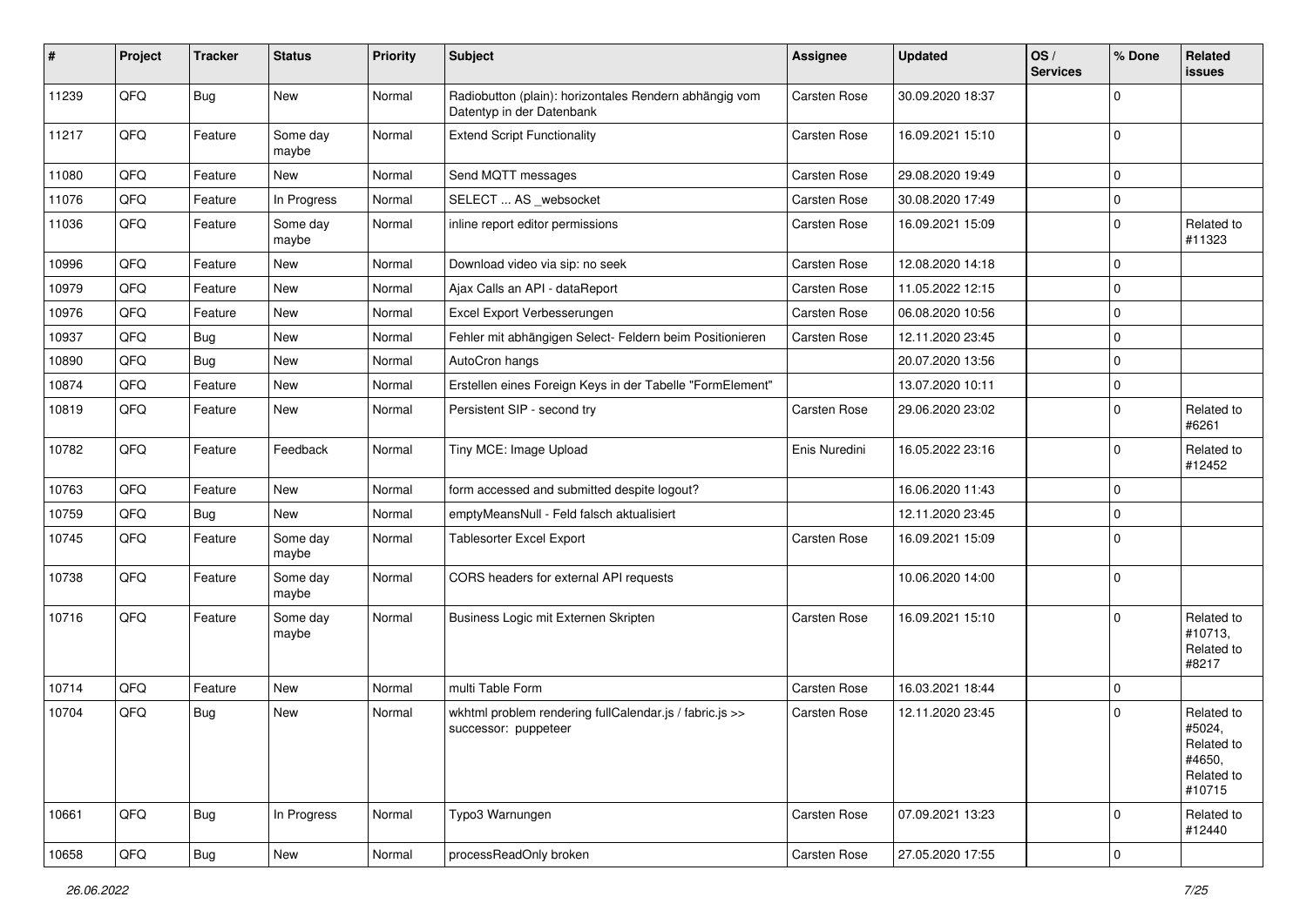| #     | Project | <b>Tracker</b> | <b>Status</b>     | Priority | <b>Subject</b>                                                                           | Assignee       | <b>Updated</b>   | OS/<br><b>Services</b> | % Done         | Related<br><b>issues</b>                                               |
|-------|---------|----------------|-------------------|----------|------------------------------------------------------------------------------------------|----------------|------------------|------------------------|----------------|------------------------------------------------------------------------|
| 10593 | QFQ     | Feature        | <b>New</b>        | Normal   | label2: text behind input element                                                        | Carsten Rose   | 16.05.2020 10:57 |                        | $\Omega$       |                                                                        |
| 10588 | QFQ     | <b>Bug</b>     | <b>New</b>        | Normal   | typeahed Tag: Doku anpassen                                                              | Carsten Rose   | 12.11.2020 23:45 |                        | $\Omega$       |                                                                        |
| 10569 | QFQ     | Feature        | Priorize          | Normal   | link _blank more safe                                                                    | Enis Nuredini  | 25.03.2022 12:44 |                        | $\mathbf 0$    |                                                                        |
| 10463 | QFQ     | Feature        | New               | Normal   | Report _link: expliztes setzen von HTML Tags (Bedarf fuer<br>'data-selenium' & 'id')     | Enis Nuredini  | 23.03.2022 09:23 |                        | $\mathbf 0$    | Related to<br>#7648                                                    |
| 10443 | QFQ     | Feature        | In Progress       | Normal   | Konzept_api / _live                                                                      | Carsten Rose   | 07.05.2020 09:39 |                        | $\Omega$       |                                                                        |
| 10384 | QFQ     | Feature        | <b>New</b>        | Normal   | Parameter Exchange QFQ Instances                                                         |                | 07.05.2020 09:38 |                        | $\Omega$       |                                                                        |
| 10345 | QFQ     | Feature        | <b>New</b>        | Normal   | Templates - Patterns QFQ Style                                                           |                | 03.05.2021 21:01 |                        | $\Omega$       | Related to<br>#10713                                                   |
| 10324 | QFQ     | Bug            | <b>New</b>        | Normal   | Excel Export mit Template funktioniert nur, wenn Template<br>vor uid kommt               |                | 30.03.2020 11:20 |                        | $\Omega$       | Related to<br>#10257                                                   |
| 10322 | QFQ     | <b>Bug</b>     | New               | Normal   | FormElement / Radio: missing column 'enum' >> FE not<br>reported                         | Carsten Rose   | 07.05.2020 09:37 |                        | $\Omega$       |                                                                        |
| 10124 | QFQ     | Feature        | Feedback          | Normal   | gfg AAI-Login                                                                            | Karin Niffeler | 07.05.2020 09:36 |                        | $\mathbf 0$    |                                                                        |
| 10119 | QFQ     | Feature        | New               | Normal   | Dropdown (selectlist) & TypeAhead: format and catagorize<br>list                         | Carsten Rose   | 07.05.2020 09:36 |                        | $\Omega$       |                                                                        |
| 10116 | QFQ     | Feature        | Some day<br>maybe | Normal   | TypeAhead: Tag - show inside 'input' element                                             | Carsten Rose   | 16.09.2021 15:09 |                        | $\mathbf 0$    |                                                                        |
| 10095 | QFQ     | Feature        | Some day<br>maybe | Normal   | Generic Gitlab Integration into QFQ                                                      | Carsten Rose   | 16.09.2021 15:10 |                        | $\Omega$       |                                                                        |
| 10082 | QFQ     | <b>Bug</b>     | New               | Normal   | FE.type=SELECT - 'sanatize' Class                                                        | Carsten Rose   | 07.05.2020 09:36 |                        | $\Omega$       | Related to<br>#10081                                                   |
| 10080 | QFQ     | Feature        | <b>New</b>        | Normal   | Popup on 'save' / 'close': configure dialog (answer<br>yes/no/cancle/)                   | Carsten Rose   | 28.03.2021 20:52 |                        | $\Omega$       | Is duplicate<br>of #12262                                              |
| 10015 | QFQ     | Feature        | Priorize          | Normal   | Monospace in Textarea                                                                    | Carsten Rose   | 03.02.2020 13:40 |                        | $\mathbf 0$    |                                                                        |
| 10014 | QFQ     | Feature        | New               | Normal   | Manual.rst: describe behaviour and process order of<br>fillStoreVar, slaveId, sqlBefore, | Carsten Rose   | 01.02.2020 22:31 |                        | $\overline{0}$ |                                                                        |
| 10013 | QFQ     | Feature        | Some day<br>maybe | Normal   | FE.typ=editor: CodeMirror                                                                | Carsten Rose   | 08.06.2022 10:37 |                        | $\Omega$       | Related to<br>#12611,<br>Related to<br>#12490.<br>Related to<br>#7732  |
| 10012 | QFQ     | Feature        | Priorize          | Normal   | redirectAllMailTo: {{beEmail:T}}                                                         | Carsten Rose   | 08.05.2021 09:54 |                        | $\Omega$       | Related to<br>#12412,<br>Related to<br>#12413,<br>Related to<br>#10011 |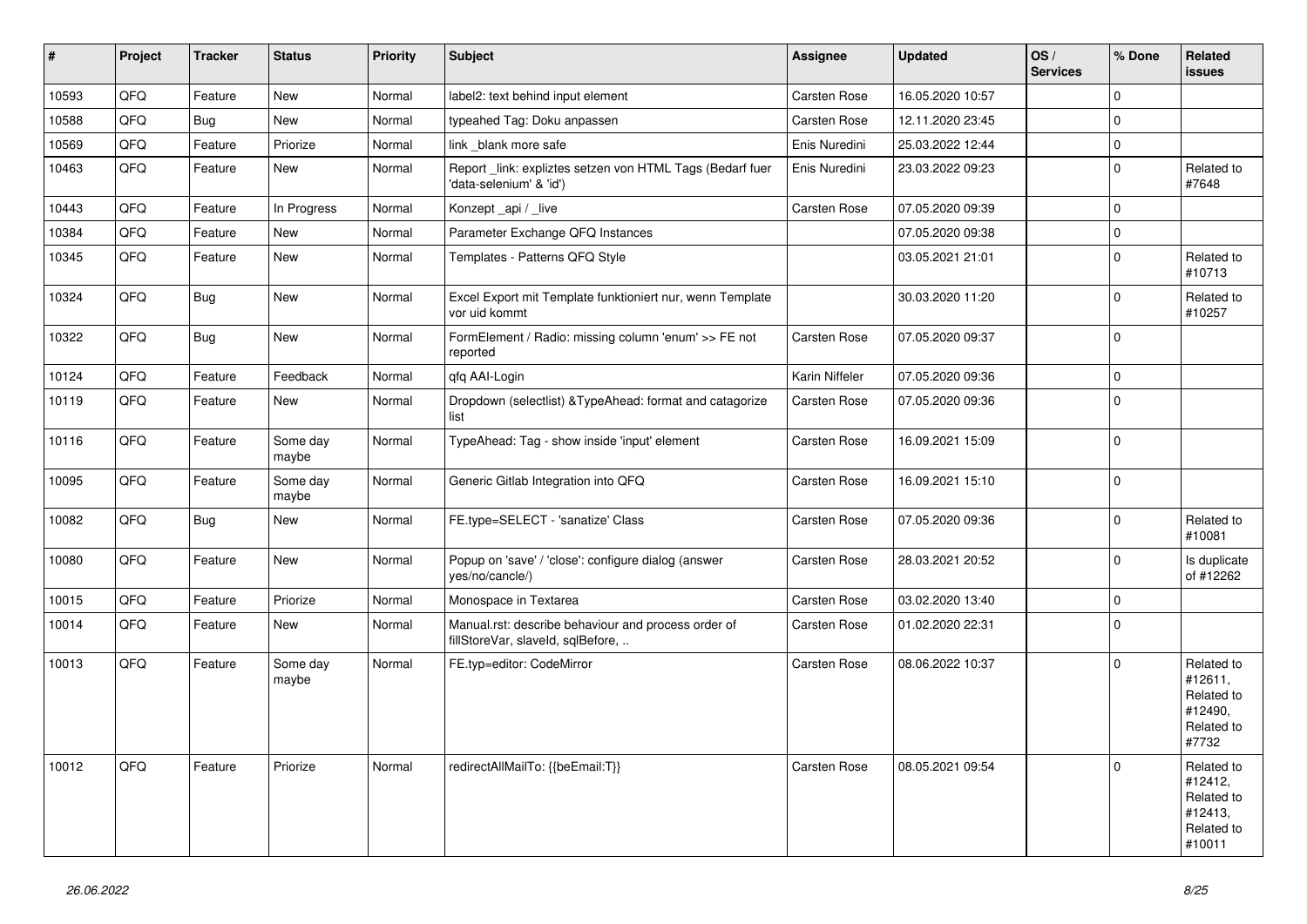| #     | Project | <b>Tracker</b> | <b>Status</b> | <b>Priority</b> | <b>Subject</b>                                                                                                                        | Assignee            | <b>Updated</b>   | OS/<br><b>Services</b> | % Done      | Related<br>issues                                                       |
|-------|---------|----------------|---------------|-----------------|---------------------------------------------------------------------------------------------------------------------------------------|---------------------|------------------|------------------------|-------------|-------------------------------------------------------------------------|
| 10011 | QFQ     | Feature        | Priorize      | Normal          | Offer new STORE_TYPO3 Variable 'beUser', 'beEmail'                                                                                    | <b>Carsten Rose</b> | 08.05.2021 09:51 |                        | U           | Related to<br>#10012,<br>Related to<br>#12511                           |
| 10005 | QFQ     | Feature        | Priorize      | Normal          | Report / special column name:  AS _calendar                                                                                           | <b>Carsten Rose</b> | 03.06.2020 17:28 |                        | $\Omega$    |                                                                         |
| 10003 | QFQ     | Feature        | Priorize      | Normal          | fieldset: stronger visualize group                                                                                                    | Benjamin Baer       | 12.02.2020 08:13 |                        | $\Omega$    |                                                                         |
| 9983  | QFQ     | Feature        | New           | Normal          | Report Notation: new keyword 'range'                                                                                                  | Carsten Rose        | 01.02.2020 15:55 |                        | $\Omega$    |                                                                         |
| 9975  | QFQ     | Bug            | Priorize      | Normal          | Dropdown Menu: 'r:3' broken                                                                                                           | <b>Carsten Rose</b> | 01.02.2020 10:13 |                        | $\mathbf 0$ |                                                                         |
| 9968  | QFQ     | Feature        | Priorize      | Normal          | Tooltip in Links for Developer                                                                                                        | Carsten Rose        | 01.02.2020 23:17 |                        | 0           |                                                                         |
| 9958  | QFQ     | <b>Bug</b>     | Priorize      | Normal          | Broken subrecord query: no error message                                                                                              | <b>Carsten Rose</b> | 05.02.2021 15:15 |                        | $\Omega$    |                                                                         |
| 9947  | QFQ     | Bug            | Priorize      | Normal          | Unwanted error message if missing 'typeAheadSqlPrefetch'                                                                              | <b>Carsten Rose</b> | 01.02.2020 10:13 |                        | $\Omega$    |                                                                         |
| 9928  | QFQ     | Feature        | Priorize      | Normal          | SpecialColumnName: a) Deprecated: ' AS "_+tag "', b)<br>New: ' AS "_ <tag1><tag2>"</tag2></tag1>                                      | <b>Carsten Rose</b> | 01.02.2020 23:17 |                        | $\Omega$    | Related to<br>#9929                                                     |
| 9927  | QFQ     | Feature        | New           | Normal          | QFQ Update: a) Update nur machen wenn BE User<br>eingeloggt ist., b) Bei Fehler genaue Meldung welcher<br>Updateschritt Probleme hat. | <b>Carsten Rose</b> | 22.01.2020 12:59 |                        | $\Omega$    |                                                                         |
| 9900  | QFQ     | Feature        | Priorize      | Normal          | Generic API Call: tt-content record >> JSON                                                                                           | <b>Carsten Rose</b> | 01.02.2020 10:13 |                        | $\Omega$    |                                                                         |
| 9898  | QFQ     | <b>Bug</b>     | Feedback      | Normal          | Formular trotz Timeout gespeichert                                                                                                    | Benjamin Baer       | 01.02.2020 15:56 |                        | $\mathbf 0$ |                                                                         |
| 9862  | QFQ     | <b>Bug</b>     | Priorize      | Normal          | Failed writing to sql mail qfq.log should throw an exception                                                                          | <b>Carsten Rose</b> | 01.02.2020 10:13 |                        | $\Omega$    |                                                                         |
| 9855  | QFQ     | Bug            | <b>New</b>    | Normal          | <b>Required Check</b>                                                                                                                 |                     | 01.02.2020 15:56 |                        | $\Omega$    |                                                                         |
| 9853  | QFQ     | Feature        | New           | Normal          | Check das SQL / QFQ / Mail Logfile geschrieben wird                                                                                   |                     | 09.01.2020 11:15 |                        | $\Omega$    |                                                                         |
| 9834  | QFQ     | Bug            | Priorize      | Normal          | Input elements with tag 'disabled' are missing on<br>form-submit: server option 'processReadOnly' broken                              | Carsten Rose        | 07.12.2021 16:43 |                        | $\Omega$    | Related to<br>#9691,<br>Related to<br>#5305, Has<br>duplicate<br>#12331 |
| 9811  | QFQ     | Feature        | New           | Normal          | Report: tag every n'th row                                                                                                            | <b>Carsten Rose</b> | 01.02.2020 23:22 |                        | $\mathbf 0$ |                                                                         |
| 9783  | QFQ     | Bug            | <b>New</b>    | Normal          | Email with special characters                                                                                                         | Carsten Rose        | 01.02.2020 23:22 |                        | $\Omega$    |                                                                         |
| 9781  | QFQ     | Feature        | <b>New</b>    | Normal          | Button: CSS class to make buttons smaller                                                                                             | Carsten Rose        | 01.02.2020 23:22 |                        | $\Omega$    |                                                                         |
| 9777  | QFQ     | Feature        | New           | Normal          | Logging QFQ Variables                                                                                                                 | <b>Carsten Rose</b> | 16.12.2019 17:17 |                        | $\Omega$    |                                                                         |
| 9773  | QFQ     | Bug            | New           | Normal          | form.parameter.formModeGlobal=requiredOff                                                                                             | Carsten Rose        | 01.02.2020 15:56 |                        | $\Omega$    |                                                                         |
| 9707  | QFQ     | Feature        | <b>New</b>    | Normal          | SIP security: encode pageld and check pageld on decode                                                                                | <b>Carsten Rose</b> | 01.02.2020 23:22 |                        | $\Omega$    |                                                                         |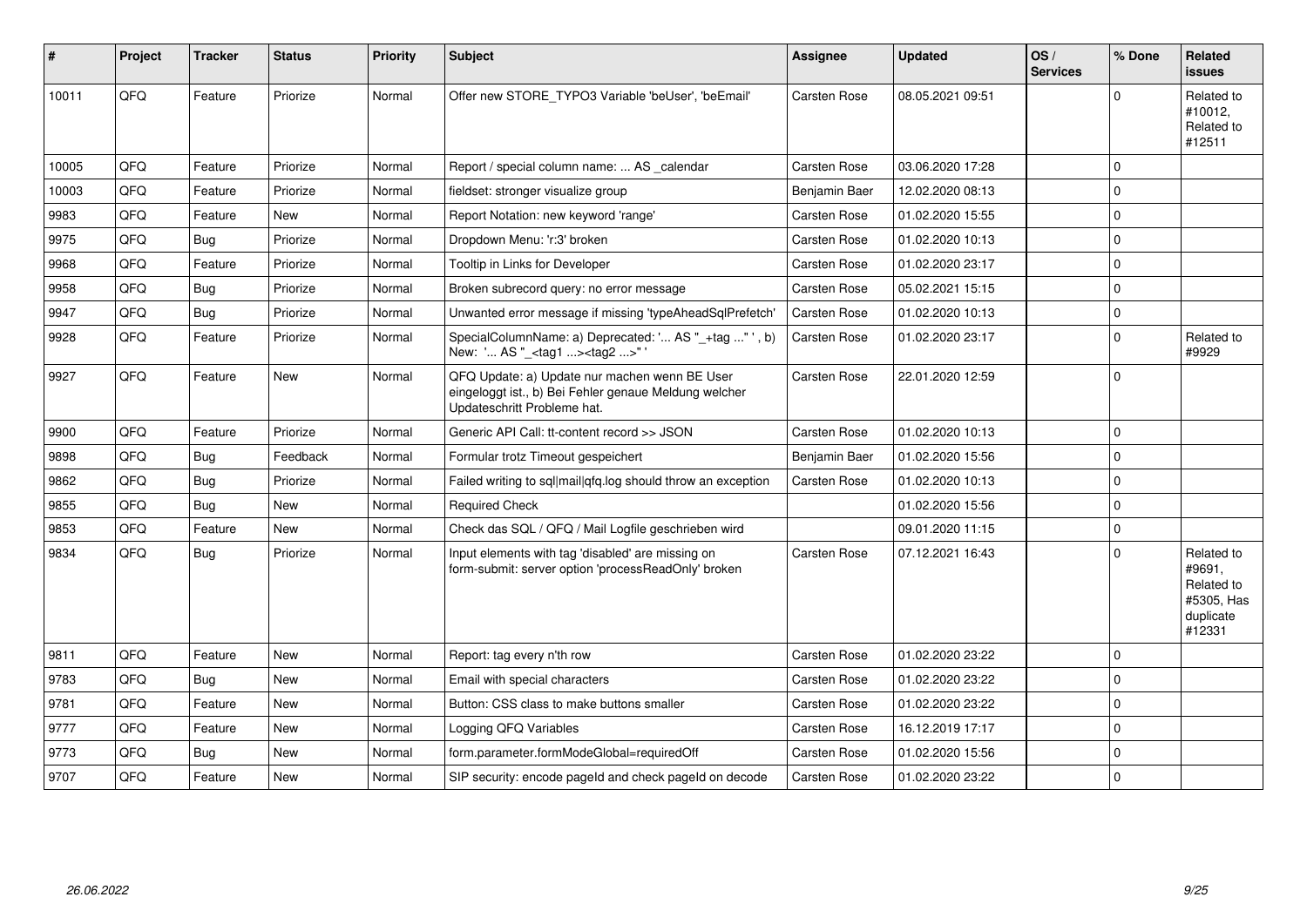| #    | Project | <b>Tracker</b> | <b>Status</b>     | <b>Priority</b> | <b>Subject</b>                                                                     | <b>Assignee</b>     | <b>Updated</b>   | OS/<br><b>Services</b> | % Done      | Related<br><b>issues</b>                                             |
|------|---------|----------------|-------------------|-----------------|------------------------------------------------------------------------------------|---------------------|------------------|------------------------|-------------|----------------------------------------------------------------------|
| 9706 | QFQ     | Feature        | <b>New</b>        | Normal          | Multi File Upload (hidden template group)                                          | Carsten Rose        | 01.02.2020 23:22 |                        | $\Omega$    | Related to<br>#7521,<br>Related to<br>#5562,<br>Related to<br>#13330 |
| 9704 | QFQ     | Feature        | Some day<br>maybe | Normal          | Thumbnails Generieren beim Splitten von PDF Files                                  | Carsten Rose        | 11.12.2019 16:01 |                        | $\mathbf 0$ |                                                                      |
| 9669 | QFQ     | Bug            | Some day<br>maybe | Normal          | Checkbox / Template Group: radio/checkbox visible broken<br>after 'add'            | Carsten Rose        | 16.06.2021 13:47 |                        | $\mathbf 0$ | Related to<br>#8091                                                  |
| 9668 | QFQ     | Feature        | Priorize          | Normal          | Form.mode: rename 'hidden' to 'hide'                                               | Carsten Rose        | 05.05.2021 22:14 |                        | $\mathbf 0$ | Related to<br>#6437                                                  |
| 9602 | QFQ     | Feature        | <b>New</b>        | Normal          | Form definition as JSON                                                            | Carsten Rose        | 01.02.2020 23:21 |                        | $\mathbf 0$ | Related to<br>#9600                                                  |
| 9579 | QFQ     | Feature        | Some day<br>maybe | Normal          | Multiform with Process Row                                                         | <b>Carsten Rose</b> | 11.12.2019 16:01 |                        | $\mathbf 0$ |                                                                      |
| 9537 | QFQ     | Feature        | New               | Normal          | FormEditor: Edit fieldset in FrontEnd                                              | Carsten Rose        | 01.02.2020 23:22 |                        | $\mathbf 0$ |                                                                      |
| 9535 | QFQ     | Bug            | Feedback          | Normal          | Report:  AS '_vertical' - column to wide - vertical >> rot45,<br>rot <sub>90</sub> | Benjamin Baer       | 01.02.2020 15:56 |                        | $\mathbf 0$ |                                                                      |
| 9533 | QFQ     | Bug            | <b>New</b>        | Normal          | FE.type=upload: Check in 'beforeSave' if upload is given                           | Carsten Rose        | 01.02.2020 23:22 |                        | $\mathbf 0$ | Related to<br>#11523                                                 |
| 9394 | QFQ     | Feature        | Priorize          | Normal          | REST: allow for non numerical ids in get requests                                  | Carsten Rose        | 05.05.2021 22:10 |                        | $\mathbf 0$ |                                                                      |
| 9352 | QFQ     | Feature        | <b>New</b>        | Normal          | FE 'Native' fire slaveld, sqlAfter, sqlIns                                         | Carsten Rose        | 01.02.2020 23:22 |                        | $\mathbf 0$ |                                                                      |
| 9348 | QFQ     | Feature        | New               | Normal          | defaultThumbnailSize: pre render thumbnails                                        | Carsten Rose        | 12.06.2021 09:05 |                        | $\mathbf 0$ |                                                                      |
| 9346 | QFQ     | Feature        | Priorize          | Normal          | beforeSave: check if an upload is given                                            | Carsten Rose        | 11.06.2021 21:18 |                        | $\mathbf 0$ |                                                                      |
| 9317 | QFQ     | Bug            | <b>New</b>        | Normal          | FE.type=note: with dynamic show/hidden an empty label<br>causes trouble            | Carsten Rose        | 01.02.2020 23:22 |                        | $\mathbf 0$ |                                                                      |
| 9281 | QFQ     | Bug            | Some day<br>maybe | Normal          | Allow STRICT_TRANS_TABLES                                                          | Carsten Rose        | 02.01.2021 18:43 |                        | $\mathbf 0$ |                                                                      |
| 9221 | QFQ     | Feature        | <b>New</b>        | Normal          | typeAhead: Zeichenlimite ausschalten                                               | Carsten Rose        | 08.05.2021 17:06 |                        | $\mathbf 0$ |                                                                      |
| 9208 | QFQ     | Feature        | <b>New</b>        | Normal          | Manage 'recent' records                                                            | Carsten Rose        | 01.02.2020 23:22 |                        | $\mathbf 0$ |                                                                      |
| 9177 | QFQ     | Bug            | New               | Normal          | Bug? QFQ tries to save an action FE, which has real<br>existing column name        | Carsten Rose        | 01.02.2020 23:22 |                        | $\mathbf 0$ |                                                                      |
| 9136 | QFQ     | Feature        | New               | Normal          | Create ZIP files with dynamic PDFs                                                 | Carsten Rose        | 01.02.2020 23:22 |                        | $\mathbf 0$ |                                                                      |
| 9135 | QFQ     | Feature        | Priorize          | Normal          | Progress Bar generic / replace old hourglass download<br>popup                     | Benjamin Baer       | 03.01.2022 07:43 |                        | $\mathbf 0$ |                                                                      |
| 9130 | QFG     | Feature        | Some day<br>maybe | Normal          | tablesorter: Automatic Row numbering / Zeilenummer                                 | Benjamin Baer       | 01.02.2020 23:22 |                        | $\mathbf 0$ |                                                                      |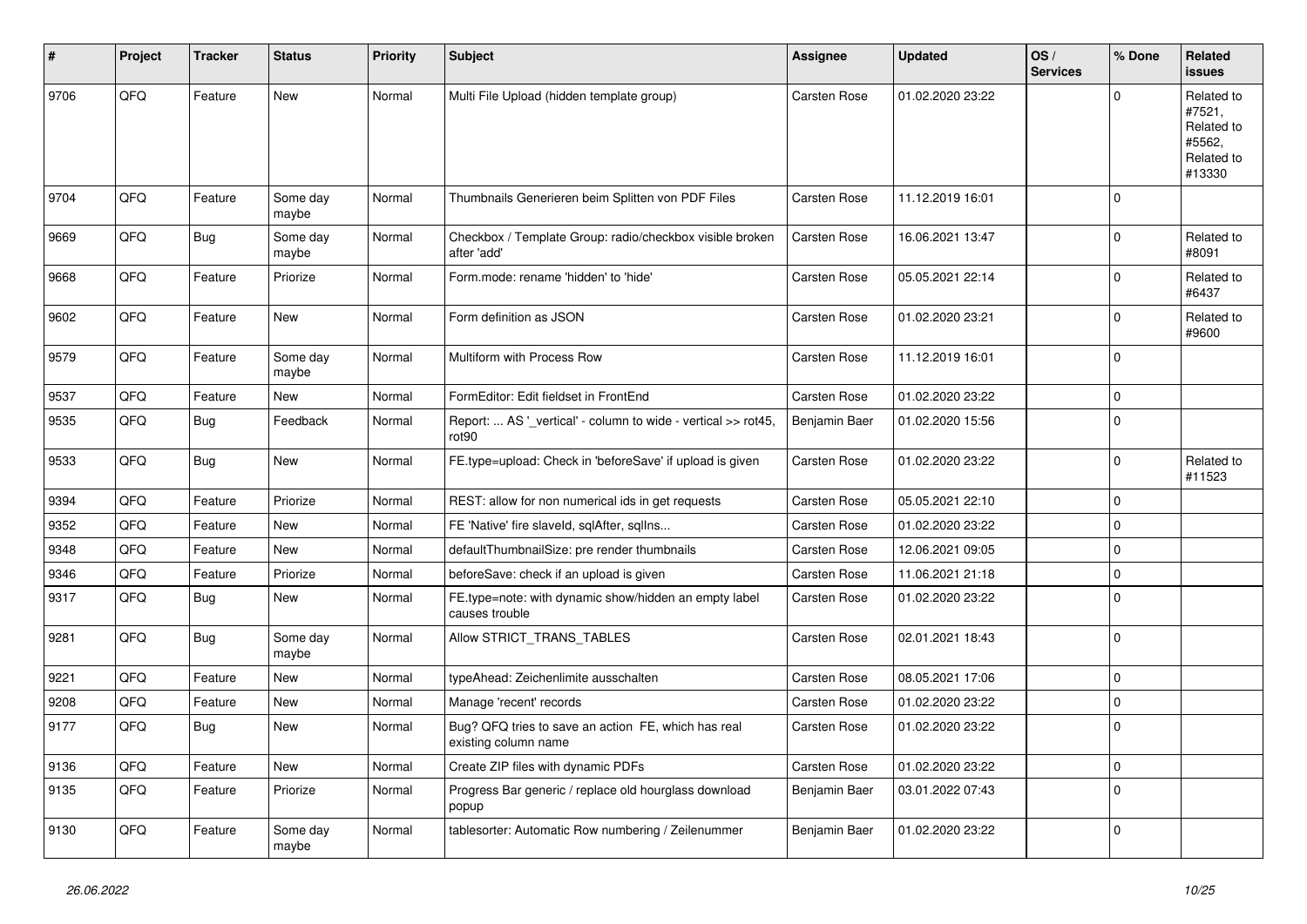| #    | Project | <b>Tracker</b> | <b>Status</b>       | <b>Priority</b> | <b>Subject</b>                                                                                         | Assignee            | <b>Updated</b>   | OS/<br><b>Services</b> | % Done       | Related<br>issues   |
|------|---------|----------------|---------------------|-----------------|--------------------------------------------------------------------------------------------------------|---------------------|------------------|------------------------|--------------|---------------------|
| 9129 | QFQ     | Feature        | <b>New</b>          | Normal          | sqlValidate: Message as notification, not as error                                                     | Carsten Rose        | 01.02.2020 23:22 |                        | <sup>0</sup> | Related to<br>#9128 |
| 9128 | QFQ     | Feature        | New                 | Normal          | Error Message: not replaced variables- a) replace back to<br>$\langle \{ \}$ , b) underline            | <b>Carsten Rose</b> | 01.02.2020 23:22 |                        | $\Omega$     | Related to<br>#9129 |
| 9127 | QFQ     | <b>Bug</b>     | New                 | Normal          | Error Message: change 'roll over' color - text not readable                                            | Carsten Rose        | 01.02.2020 23:22 |                        | 0            |                     |
| 9126 | QFQ     | <b>Bug</b>     | Some day<br>maybe   | Normal          | hidden Form elements are present in page source                                                        |                     | 02.01.2021 18:41 |                        | $\Omega$     |                     |
| 9077 | QFQ     | <b>Bug</b>     | New                 | Normal          | typeAheadSql: report broken SQL                                                                        | Carsten Rose        | 01.02.2020 23:22 |                        | $\Omega$     |                     |
| 9024 | QFQ     | <b>Bug</b>     | Some day<br>maybe   | Normal          | QFQ Einarbeitung                                                                                       |                     | 01.02.2020 15:56 |                        | $\Omega$     |                     |
| 9020 | QFQ     | Bug            | Some day<br>maybe   | Normal          | radio mit buttonClass und dynamicUpdate lassen sich nicht<br>kombinieren                               |                     | 11.12.2019 16:01 |                        | $\Omega$     |                     |
| 9013 | QFQ     | Bug            | <b>New</b>          | Normal          | Error in Twig template not handled                                                                     | Carsten Rose        | 20.10.2021 13:43 |                        | 0            |                     |
| 8975 | QFQ     | Feature        | New                 | Normal          | Report Notation: 2.0                                                                                   | Carsten Rose        | 01.02.2020 23:22 |                        | $\Omega$     | Related to<br>#8963 |
| 8963 | QFQ     | Feature        | Priorize            | Normal          | Setting values in a store: flexible way                                                                | <b>Carsten Rose</b> | 05.05.2021 22:10 |                        | <sup>0</sup> | Related to<br>#8975 |
| 8894 | QFQ     | Feature        | Some day<br>maybe   | Normal          | Documentation Tags Usable in QFQ Application                                                           | <b>Carsten Rose</b> | 11.12.2019 16:01 |                        | $\mathbf 0$  |                     |
| 8892 | QFQ     | Feature        | Some day<br>maybe   | Normal          | Display and Edit SQL Comments in Form Editor                                                           | <b>Carsten Rose</b> | 11.12.2019 16:01 |                        | $\mathbf 0$  |                     |
| 8806 | QFQ     | Feature        | <b>New</b>          | Normal          | SQL Function nl2br                                                                                     | <b>Carsten Rose</b> | 01.02.2020 23:22 |                        | 0            |                     |
| 8719 | QFQ     | Feature        | <b>New</b>          | Normal          | extraButtonLock: add support for 0/1                                                                   | Carsten Rose        | 01.02.2020 23:22 |                        | 0            |                     |
| 8702 | QFQ     | Feature        | <b>New</b>          | Normal          | Load Record which is locked: missing user info                                                         | Carsten Rose        | 11.12.2019 16:16 |                        | $\Omega$     | Related to<br>#9789 |
| 8586 | QFQ     | Feature        | Some day<br>maybe   | Normal          | QFQ: Enhance Error message for 'record not found'                                                      | <b>Carsten Rose</b> | 16.09.2021 15:10 |                        | 0            |                     |
| 8585 | QFQ     | Feature        | Priorize            | Normal          | Enhance Error message for 'unknown form'                                                               | <b>Carsten Rose</b> | 01.02.2020 10:13 |                        | 0            |                     |
| 8584 | QFQ     | Feature        | Priorize            | Normal          | FE 'Action' - never assign to Container (except Template<br>Group)                                     | <b>Carsten Rose</b> | 01.02.2020 10:13 |                        | $\Omega$     |                     |
| 8520 | QFQ     | Feature        | Some day<br>  maybe | Normal          | Bring QFQ to Composer                                                                                  | <b>Carsten Rose</b> | 16.09.2021 15:10 |                        | $\mathbf 0$  |                     |
| 8336 | QFQ     | Feature        | New                 | Normal          | Form > modified > Close New: a) Optional disable popup, b)<br>custom text, c) mode on save: close stay | Carsten Rose        | 01.02.2020 23:22 |                        | $\Omega$     | Related to<br>#8335 |
| 8316 | QFQ     | Bug            | Feedback            | Normal          | Documentation/Behaviour for Nested Queries and<br>Record-Store confusing                               | Nicola Chiapolini   | 20.11.2019 09:14 |                        | $\Omega$     |                     |
| 8277 | QFQ     | Feature        | Priorize            | Normal          | fe.parameter.default=                                                                                  | Carsten Rose        | 01.02.2020 23:17 |                        | 0            | Related to<br>#8113 |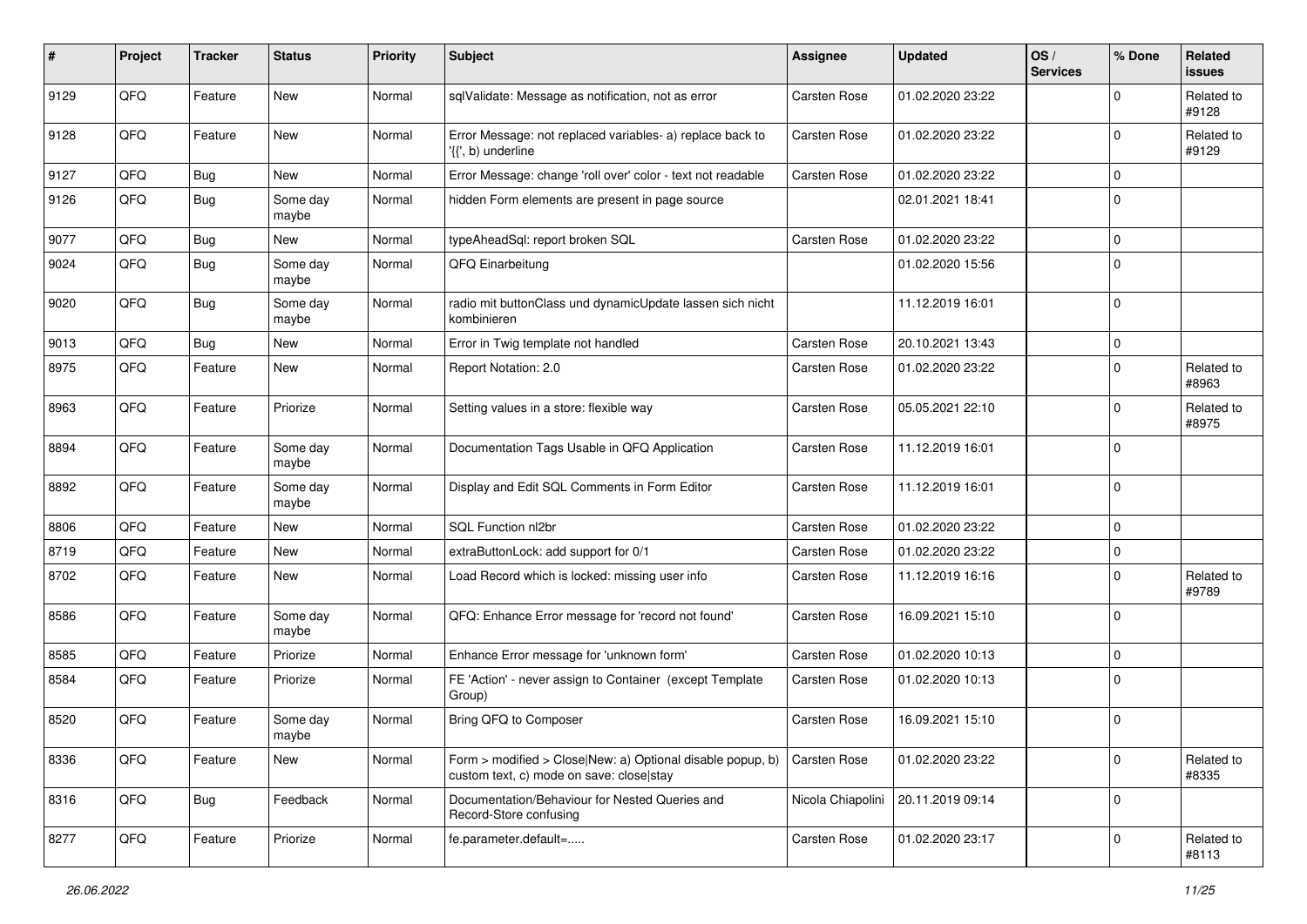| #    | Project | <b>Tracker</b> | <b>Status</b>     | <b>Priority</b> | Subject                                                                                               | <b>Assignee</b>     | <b>Updated</b>   | OS/<br><b>Services</b> | % Done      | Related<br>issues                                                      |
|------|---------|----------------|-------------------|-----------------|-------------------------------------------------------------------------------------------------------|---------------------|------------------|------------------------|-------------|------------------------------------------------------------------------|
| 8217 | QFQ     | Feature        | New               | Normal          | if-elseif-else construct                                                                              | Carsten Rose        | 16.03.2021 18:41 |                        | $\Omega$    | Related to<br>#10716                                                   |
| 8187 | QFQ     | Feature        | New               | Normal          | Subrecord: enable/hide new button - make new/edit/delete<br>customizeable.                            | <b>Carsten Rose</b> | 06.03.2021 18:44 |                        | $\Omega$    | Related to<br>#11326                                                   |
| 8106 | QFQ     | <b>Bug</b>     | Some day<br>maybe | Normal          | Dynamic Update: Feld kann nicht auf empty zurückgesetzt<br>werden                                     | <b>Carsten Rose</b> | 11.12.2019 16:01 |                        | $\Omega$    |                                                                        |
| 8101 | QFQ     | Feature        | Some day<br>maybe | Normal          | Password hash: support further hashing methods                                                        | <b>Carsten Rose</b> | 16.09.2021 15:10 |                        | $\Omega$    |                                                                        |
| 8089 | QFQ     | Feature        | New               | Normal          | Copy/Paste for FormElements                                                                           | <b>Carsten Rose</b> | 01.02.2020 23:22 |                        | $\Omega$    |                                                                        |
| 8056 | QFQ     | Feature        | Some day<br>maybe | Normal          | Termin Organisation (Reservation)                                                                     |                     | 01.02.2020 23:19 |                        | $\Omega$    | Related to<br>#8658                                                    |
| 8049 | QFQ     | <b>Bug</b>     | New               | Normal          | FE.type=note, column 'value': text moves some pixel to top<br>after save                              | <b>Carsten Rose</b> | 01.02.2020 23:22 |                        | $\mathbf 0$ |                                                                        |
| 8044 | QFQ     | Feature        | Priorize          | Normal          | Transaction: a) Form, b) Report                                                                       | <b>Carsten Rose</b> | 05.05.2021 22:14 |                        | $\Omega$    | Related to<br>#8043                                                    |
| 8037 | QFQ     | Bug            | Priorize          | Normal          | FE.type=upload (advanced mode): {{slaveId:V}} missing<br>during dynamic update                        | <b>Carsten Rose</b> | 01.02.2020 10:13 |                        | $\Omega$    |                                                                        |
| 8034 | QFQ     | Feature        | Priorize          | Normal          | FormElement 'data': 22.22.2222 should not be accepted                                                 | <b>Carsten Rose</b> | 01.02.2020 10:13 |                        | $\mathbf 0$ |                                                                        |
| 7965 | QFQ     | Feature        | Priorize          | Normal          | Input type 'text' with visual format - currency                                                       | Benjamin Baer       | 03.01.2022 07:45 |                        | $\Omega$    |                                                                        |
| 7924 | QFQ     | Feature        | <b>New</b>        | Normal          | Radio/Checkbox with Tooltip                                                                           | <b>Carsten Rose</b> | 01.02.2020 23:22 |                        | $\Omega$    |                                                                        |
| 7921 | QFQ     | Feature        | Some day<br>maybe | Normal          | Rest API Export: URL kuerzer machen                                                                   |                     | 01.02.2020 23:19 |                        | $\Omega$    |                                                                        |
| 7920 | QFQ     | Feature        | <b>New</b>        | Normal          | FE: Syntax Highlight, Zeinlenumbruch                                                                  | Carsten Rose        | 01.02.2020 10:03 |                        | $\mathbf 0$ |                                                                        |
| 7890 | QFQ     | Bug            | New               | Normal          | FormElement 'required': extraButtonInfo not aligned                                                   | Carsten Rose        | 11.06.2021 21:17 |                        | $\Omega$    | Related to<br>#11517                                                   |
| 7812 | QFQ     | Feature        | <b>New</b>        | Normal          | FE 'Subrecord' - new option 'subrecordShowFilter',<br>'subrecordPaging'                               | <b>Carsten Rose</b> | 01.02.2020 23:22 |                        | $\Omega$    |                                                                        |
| 7795 | QFQ     | <b>Bug</b>     | New               | Normal          | Readonly Form: Typeahead-Felder                                                                       | <b>Carsten Rose</b> | 01.02.2020 23:22 |                        | $\mathbf 0$ |                                                                        |
| 7732 | QFQ     | Feature        | Some day<br>maybe | Normal          | Javascript: Lazy Loading der add on libs                                                              | Benjamin Baer       | 08.06.2022 10:38 |                        | $\Omega$    | Related to<br>#12611,<br>Related to<br>#12490,<br>Related to<br>#10013 |
| 7730 | QFQ     | Feature        | Priorize          | Normal          | SELECT Box: title in between                                                                          | Benjamin Baer       | 01.02.2020 23:22 |                        | $\mathbf 0$ |                                                                        |
| 7685 | QFQ     | <b>Bug</b>     | New               | Normal          | Open FormElement from QFQ error message and save<br>modified record: error about missing {{formId:F}} | Carsten Rose        | 01.02.2020 23:22 |                        | $\Omega$    |                                                                        |
| 7683 | QFG     | Feature        | New               | Normal          | Special column names in '{{ SELECT  AS _link }}' should<br>be detected                                | Carsten Rose        | 01.02.2020 23:21 |                        | $\mathbf 0$ |                                                                        |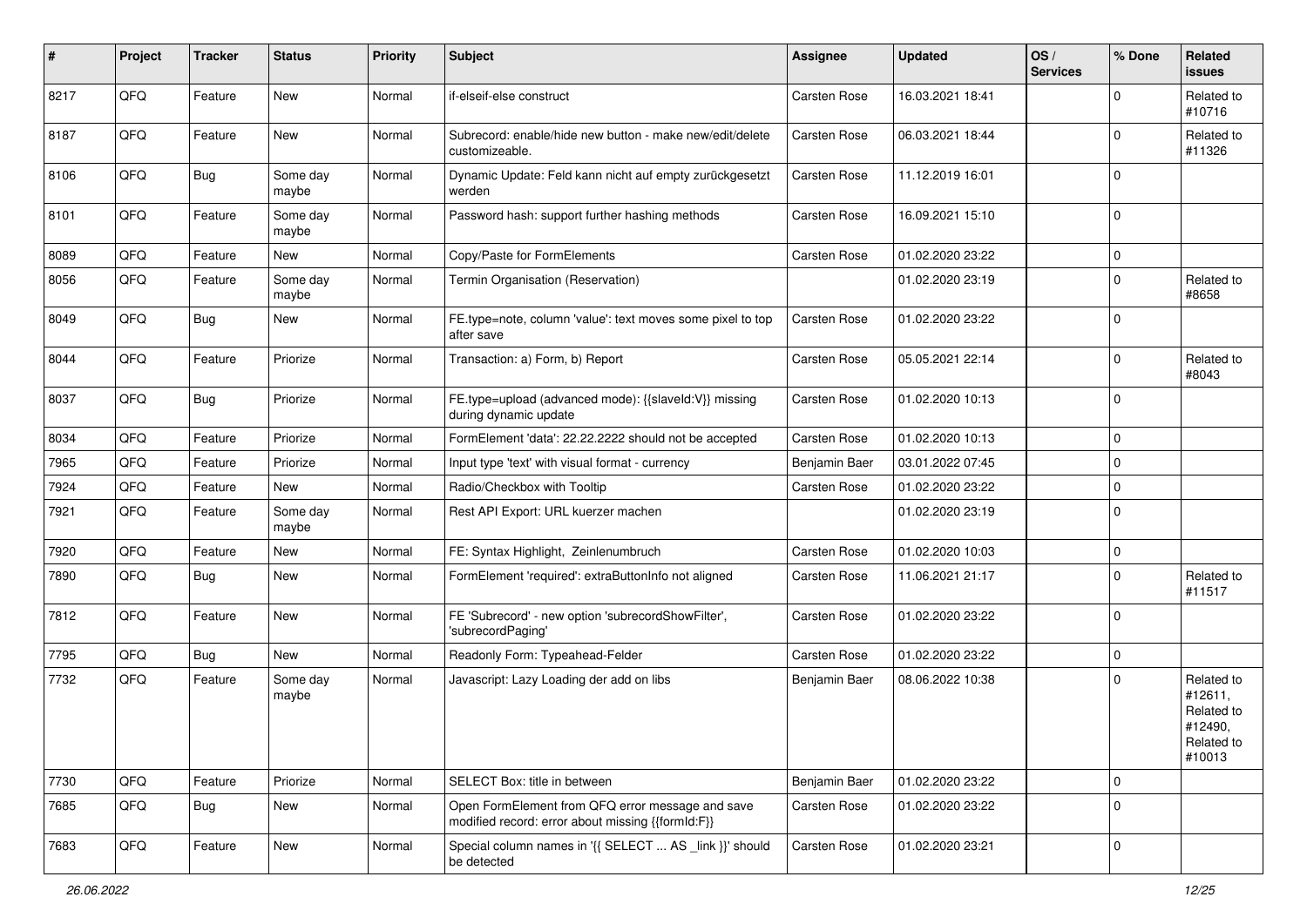| ∦    | Project | <b>Tracker</b> | <b>Status</b>     | <b>Priority</b> | Subject                                                                                   | <b>Assignee</b>     | <b>Updated</b>   | OS/<br><b>Services</b> | % Done              | Related<br>issues   |
|------|---------|----------------|-------------------|-----------------|-------------------------------------------------------------------------------------------|---------------------|------------------|------------------------|---------------------|---------------------|
| 7681 | QFQ     | Feature        | New               | Normal          | Optional switch off 'check for modified record'                                           | <b>Carsten Rose</b> | 01.02.2020 23:21 |                        | 0                   |                     |
| 7660 | QFQ     | Feature        | New               | Normal          | IMAP: import mails to DB, move / delete mails                                             | <b>Carsten Rose</b> | 01.02.2020 09:52 |                        | $\mathbf 0$         |                     |
| 7656 | QFQ     | <b>Bug</b>     | Priorize          | Normal          | FE with required, 'pattern' and 'extraButtonLock': always<br>complain about missing value | <b>Carsten Rose</b> | 01.02.2020 10:13 |                        | $\mathbf 0$         |                     |
| 7630 | QFQ     | Feature        | Priorize          | Normal          | detailed error message for simple upload                                                  | <b>Carsten Rose</b> | 01.02.2020 10:13 |                        | $\mathbf 0$         |                     |
| 7616 | QFQ     | <b>Bug</b>     | Priorize          | Normal          | Selectlist with Enum & Dynamic Update                                                     | Carsten Rose        | 01.02.2020 10:13 |                        | $\mathbf 0$         |                     |
| 7574 | QFQ     | Bug            | New               | Normal          | Substitute error: form element not reported / dont parse<br>Form.note                     | <b>Carsten Rose</b> | 01.02.2020 23:21 |                        | $\mathbf 0$         |                     |
| 7547 | QFQ     | <b>Bug</b>     | New               | Normal          | Error Message in afterSave: wrong parameter column<br>reported                            | <b>Carsten Rose</b> | 01.02.2020 23:22 |                        | $\mathbf 0$         |                     |
| 7524 | QFQ     | Bug            | <b>New</b>        | Normal          | QFQ throws a 'General Error' if 'fileadmin/protected/log/' is<br>not writeable            | <b>Carsten Rose</b> | 01.02.2020 23:22 |                        | $\mathbf 0$         |                     |
| 7522 | QFQ     | Feature        | Priorize          | Normal          | Inserting default index.html to folder (Avoid Apache<br>Indexing)                         | Carsten Rose        | 01.02.2020 10:13 |                        | $\Omega$            |                     |
| 7521 | QFQ     | Feature        | <b>New</b>        | Normal          | TemplateGroup: fe.type=upload                                                             | <b>Carsten Rose</b> | 01.02.2020 23:21 |                        | $\mathbf 0$         | Related to<br>#9706 |
| 7520 | QFQ     | Feature        | New               | Normal          | QR Code:  AS _qr ( AS _link)                                                              | <b>Carsten Rose</b> | 01.02.2020 23:22 |                        | $\mathbf 0$         |                     |
| 7519 | QFQ     | Feature        | New               | Normal          | Select: Multi                                                                             | <b>Carsten Rose</b> | 01.02.2020 23:22 |                        | $\mathbf 0$         |                     |
| 7513 | QFQ     | <b>Bug</b>     | New               | Normal          | Radios not correct aligned                                                                | Carsten Rose        | 01.02.2020 23:22 |                        | $\mathbf 0$         |                     |
| 7512 | QFQ     | <b>Bug</b>     | <b>New</b>        | Normal          | FE: inputType=number >> 'pattern' is not respected                                        | <b>Carsten Rose</b> | 01.02.2020 23:22 |                        | $\mathbf 0$         |                     |
| 7481 | QFQ     | Feature        | New               | Normal          | Detect 'BaseUrl' automatically                                                            | <b>Carsten Rose</b> | 01.02.2020 23:21 |                        | 0                   |                     |
| 7480 | QFQ     | Feature        | New               | Normal          | Record History (Undo / Redo)                                                              | Carsten Rose        | 11.12.2019 16:16 |                        | $\mathbf 0$         | Related to<br>#2361 |
| 7453 | QFQ     | Feature        | Some day<br>maybe | Normal          | import / export forms QFQ                                                                 | <b>Carsten Rose</b> | 16.09.2021 15:10 |                        | $\mathbf 0$         |                     |
| 7452 | QFQ     | Feature        | Some day<br>maybe | Normal          | automate deployment new QFQ version                                                       | <b>Carsten Rose</b> | 16.09.2021 15:10 |                        | $\mathbf 0$         |                     |
| 7402 | QFQ     | Bug            | Some day<br>maybe | Normal          | thumbnail cache: outdated picture when permission denied<br>and permission resolved.      |                     | 01.02.2020 23:20 |                        | $\mathbf 0$         |                     |
| 7342 | QFG     | Feature        | New               | Normal          | add content = hide_this                                                                   | <b>Carsten Rose</b> | 01.02.2020 23:21 |                        | 0                   |                     |
| 7336 | QFQ     | Feature        | Some day<br>maybe | Normal          | PDF Upload: disallow PDFs with specific Meta information                                  | Carsten Rose        | 11.12.2019 16:01 |                        | 0                   |                     |
| 7290 | QFQ     | Feature        | Priorize          | Normal          | FormEditor: title as textarea if LEN(title)>60                                            | <b>Carsten Rose</b> | 01.02.2020 10:13 |                        | $\mathbf 0$         | Blocked by<br>#7682 |
| 7281 | QFQ     | <b>Bug</b>     | Some day<br>maybe | Normal          | Subrecords: on large screen separator line too short                                      |                     | 01.02.2020 23:19 |                        | $\mathbf 0$         |                     |
| 7280 | QFQ     | Feature        | New               | Normal          | recently used table                                                                       | Carsten Rose        | 01.02.2020 23:21 |                        | $\mathsf{O}\xspace$ |                     |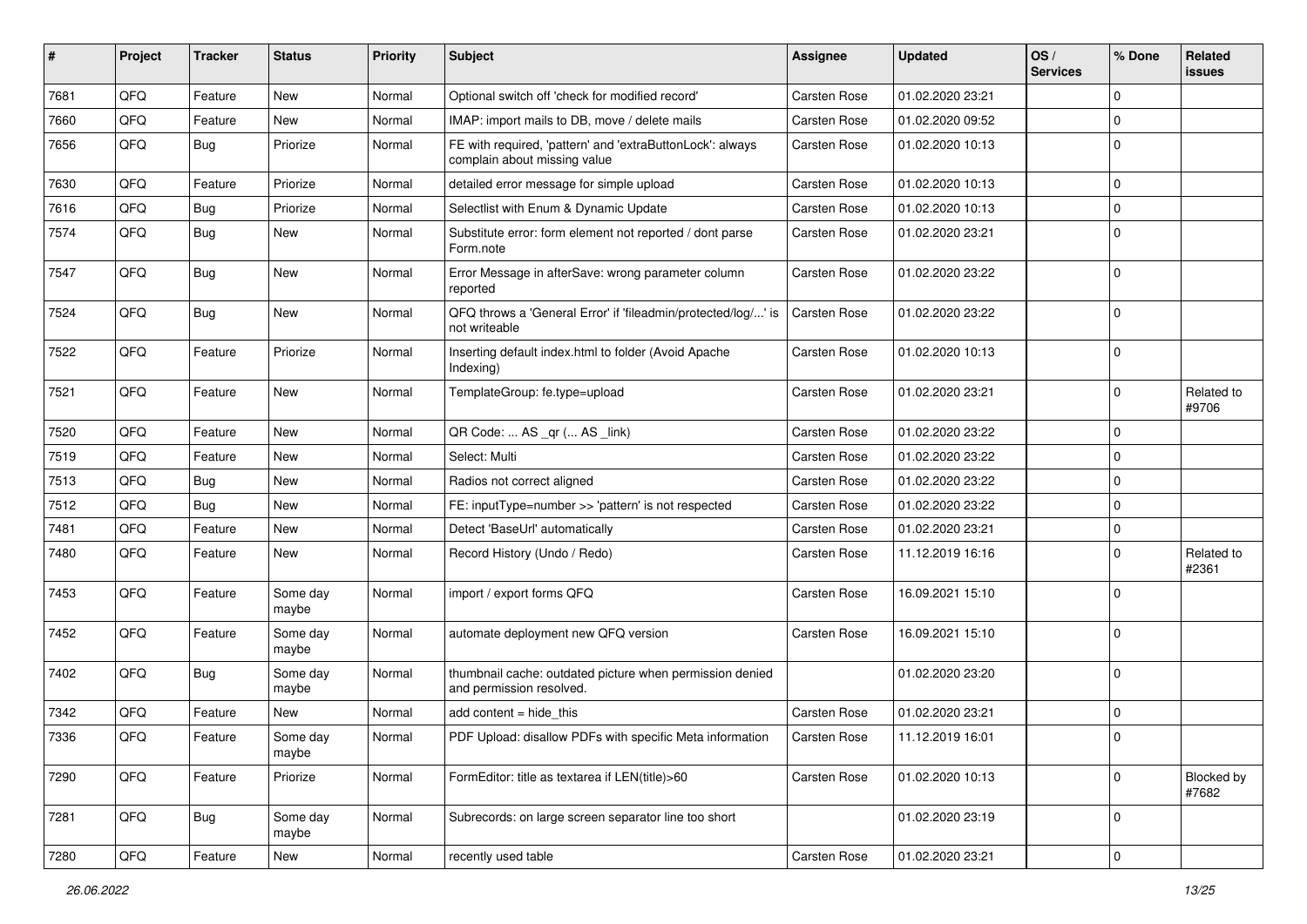| ∦    | Project | <b>Tracker</b> | <b>Status</b>     | <b>Priority</b> | <b>Subject</b>                                                                                 | <b>Assignee</b>     | <b>Updated</b>   | OS/<br><b>Services</b> | % Done      | Related<br>issues         |
|------|---------|----------------|-------------------|-----------------|------------------------------------------------------------------------------------------------|---------------------|------------------|------------------------|-------------|---------------------------|
| 7278 | QFQ     | Feature        | Some day<br>maybe | Normal          | Form: Wert vordefinieren der immer gesetzt wird                                                |                     | 02.05.2021 09:27 |                        | $\Omega$    |                           |
| 7261 | QFQ     | <b>Bug</b>     | <b>New</b>        | Normal          | Report pathFilename for user without path, only the filename                                   | Carsten Rose        | 01.02.2020 23:21 |                        | $\mathbf 0$ |                           |
| 7239 | QFQ     | Feature        | New               | Normal          | TinyMCE: html tag whitelist                                                                    | Carsten Rose        | 01.02.2020 23:21 |                        | $\Omega$    | Related to<br>#14320      |
| 7229 | QFQ     | Feature        | Some day<br>maybe | Normal          | New FormElement.type: Button                                                                   |                     | 01.02.2021 12:32 |                        | $\Omega$    |                           |
| 7219 | QFQ     | Bug            | New               | Normal          | typeSheadSql / typeAheadSqlPrefetch: change to curly<br>braces                                 | Carsten Rose        | 01.02.2020 23:21 |                        | $\Omega$    |                           |
| 7217 | QFQ     | Feature        | Priorize          | Normal          | Download: notice User if `_sip=?` is missing                                                   | Carsten Rose        | 01.02.2020 10:13 |                        | 0           |                           |
| 7175 | QFQ     | Feature        | <b>New</b>        | Normal          | Upload: md5 hash as filename                                                                   | Carsten Rose        | 01.02.2020 23:21 |                        | $\Omega$    |                           |
| 7119 | QFQ     | Feature        | <b>New</b>        | Normal          | Upload: scaleDownWidth, scaleDownHeight                                                        | <b>Carsten Rose</b> | 01.02.2020 23:21 |                        | $\mathbf 0$ |                           |
| 7109 | QFQ     | Feature        | <b>New</b>        | Normal          | Dynamic Updates: row/element hide                                                              | Carsten Rose        | 01.02.2020 23:22 |                        | $\Omega$    | Has<br>duplicate<br>#4081 |
| 7108 | QFQ     | Feature        | Some day<br>maybe | Normal          | QFQ Wrap Elements                                                                              |                     | 11.12.2019 16:01 |                        | $\Omega$    |                           |
| 7107 | QFQ     | Feature        | Some day<br>maybe | Normal          | Showcase Registration Tool: Anmeldung / Administration :<br>Liste Anmeldungen / Emaileinaldung | Carsten Rose        | 11.12.2019 16:01 |                        | $\mathbf 0$ |                           |
| 7106 | QFQ     | Feature        | Some day<br>maybe | Normal          | Beispiel Nummerierung von Rows in Report                                                       |                     | 11.12.2019 16:01 |                        | $\mathbf 0$ |                           |
| 7105 | QFQ     | Feature        | Some day<br>maybe | Normal          | Beispiel wie man in einer zweiten Tabelle speichert.                                           |                     | 11.12.2019 16:01 |                        | $\Omega$    |                           |
| 7104 | QFQ     | Feature        | Some day<br>maybe | Normal          | Manual: hint about escaping if '\r' appears in mail body                                       |                     | 11.12.2019 16:01 |                        | $\Omega$    |                           |
| 7102 | QFQ     | Feature        | <b>New</b>        | Normal          | Comment sign in report: '#' and '--'                                                           | <b>Carsten Rose</b> | 01.02.2020 23:21 |                        | $\mathbf 0$ |                           |
| 7101 | QFQ     | Bug            | Some day<br>maybe | Normal          | 'form' in SIP and 'report' - breaks                                                            |                     | 01.02.2020 23:20 |                        | $\Omega$    |                           |
| 7100 | QFQ     | Feature        | Some day<br>maybe | Normal          | Download: log access, max downloads, time limit                                                |                     | 01.02.2020 23:19 |                        | $\mathbf 0$ |                           |
| 7099 | QFQ     | Feature        | <b>New</b>        | Normal          | Redesign FormEditor                                                                            | <b>Carsten Rose</b> | 01.02.2020 23:21 |                        | $\Omega$    |                           |
| 7014 | QFQ     | Bug            | New               | Normal          | Sending invalid emails succeeds when<br>debug.redirectAllMailTo is set                         | Carsten Rose        | 01.02.2020 23:21 |                        | $\Omega$    |                           |
| 7002 | QFQ     | Bug            | New               | Normal          | Dynamic Update: row does not disappear / appear                                                | Carsten Rose        | 01.02.2020 23:22 |                        | 0           |                           |
| 6998 | QFQ     | Feature        | Priorize          | Normal          | Form: with debug=on show column information as tooltip of<br>column label                      | Carsten Rose        | 01.02.2020 10:13 |                        | 0           |                           |
| 6992 | QFG     | Feature        | Some day<br>maybe | Normal          | DB exception: Syntax Highlight                                                                 |                     | 11.12.2019 16:01 |                        | 0           | Related to<br>#5450       |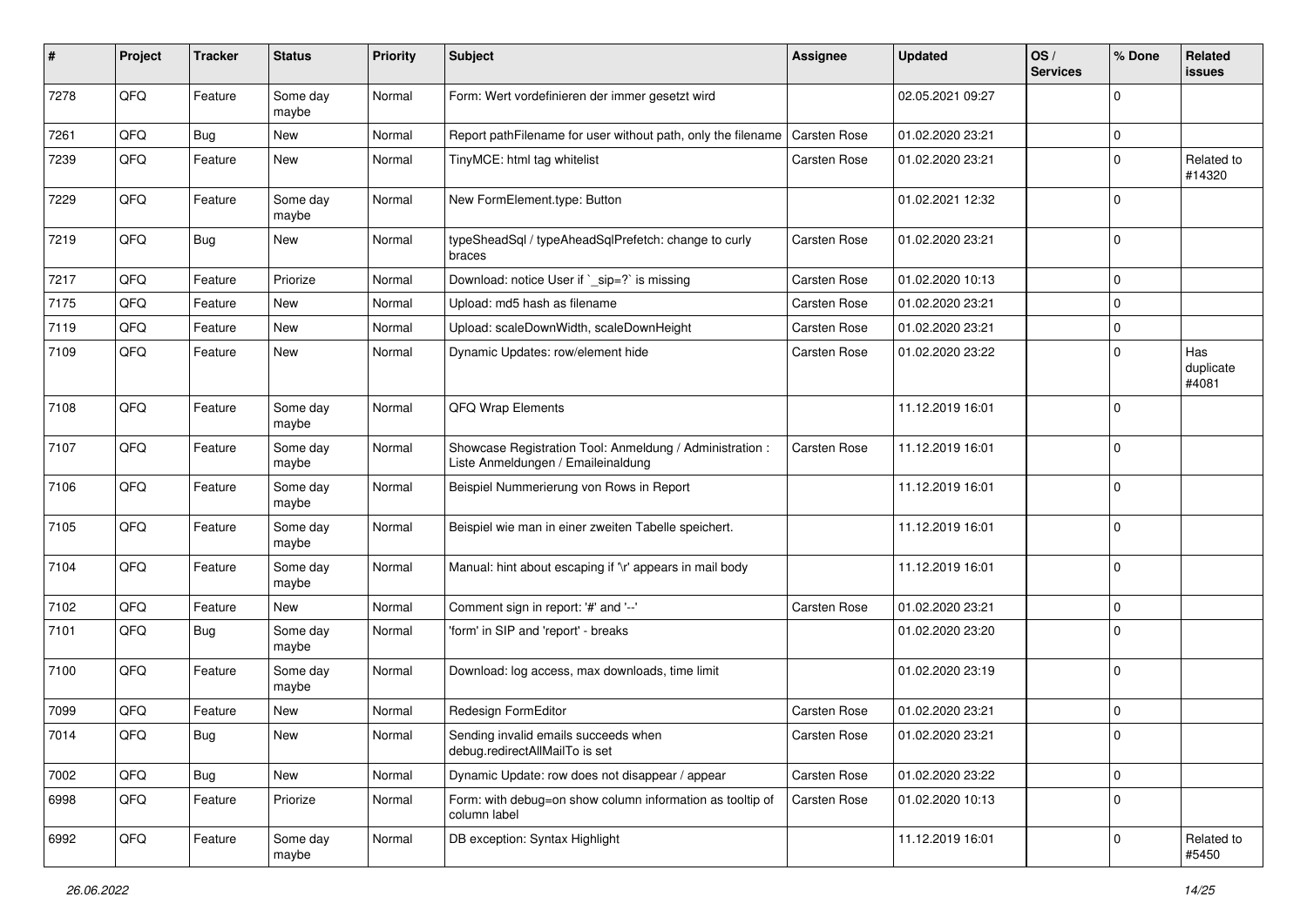| ∦    | Project | Tracker    | <b>Status</b>     | <b>Priority</b> | <b>Subject</b>                                                                                                             | Assignee            | Updated          | OS/<br><b>Services</b> | % Done      | Related<br>issues                           |
|------|---------|------------|-------------------|-----------------|----------------------------------------------------------------------------------------------------------------------------|---------------------|------------------|------------------------|-------------|---------------------------------------------|
| 6972 | QFQ     | Feature    | Some day<br>maybe | Normal          | Fabric Clipboard / cross browser tab                                                                                       | Benjamin Baer       | 01.02.2020 23:21 |                        | $\Omega$    |                                             |
| 6970 | QFQ     | Feature    | Some day<br>maybe | Normal          | tablesorter: default fuer 'sortReset' aendern von 'Ctrl' zu 'Alt'                                                          | Benjamin Baer       | 01.02.2020 23:21 |                        | $\Omega$    |                                             |
| 6912 | QFQ     | <b>Bug</b> | New               | Normal          | error Message Var 'deadline' already set in SIP - in Form<br>with FE.value={{deadline:R:::{{deadlinePeriod:Y}}}}           | <b>Carsten Rose</b> | 01.02.2020 23:21 |                        | $\Omega$    |                                             |
| 6870 | QFQ     | Feature    | Priorize          | Normal          | Click on 'link' triggers an API call                                                                                       | Benjamin Baer       | 03.01.2022 08:25 |                        | $\Omega$    |                                             |
| 6855 | QFQ     | Feature    | <b>New</b>        | Normal          | With {{feUser:U}}!={{feUser:T}}: Save / Delete: only possible<br>with {{feUserSave:U}}='yes' and '{{feUserDelete:U}}='yes' | <b>Carsten Rose</b> | 01.02.2020 23:21 |                        | $\Omega$    |                                             |
| 6801 | QFQ     | Feature    | Priorize          | Normal          | Fabric: Maximize / FullIscreen                                                                                             | Benjamin Baer       | 21.03.2022 09:56 |                        | $\Omega$    |                                             |
| 6765 | QFQ     | Feature    | <b>New</b>        | Normal          | Moeglichkeit via QFQ eigene Logs zu schreiben                                                                              | Carsten Rose        | 01.02.2020 23:21 |                        | $\Omega$    |                                             |
| 6723 | QFQ     | Feature    | <b>New</b>        | Normal          | Report QFQ Installation and Version                                                                                        | Carsten Rose        | 12.06.2021 09:07 |                        | $\Omega$    |                                             |
| 6715 | QFQ     | Feature    | Some day<br>maybe | Normal          | Code-Refactoring: dbArray vereinheitlichen                                                                                 | <b>Carsten Rose</b> | 11.12.2019 16:02 |                        | $\Omega$    |                                             |
| 6704 | QFQ     | Feature    | Some day<br>maybe | Normal          | Upload Mode: Bilder in Notizen rechts sollen aktuellen<br>Upload repräsentieren.                                           |                     | 01.02.2020 23:19 |                        | $\Omega$    | Related to<br>#3264                         |
| 6677 | QFQ     | Bug        | <b>New</b>        | Normal          | Error message FE Action Element: no/wrong FE reference<br>who cause the problem.                                           | <b>Carsten Rose</b> | 01.02.2020 23:21 |                        | $\Omega$    |                                             |
| 6602 | QFQ     | Feature    | <b>New</b>        | Normal          | Formlet: in Report auf Mausklick ein mini-form oeffnen                                                                     | <b>Carsten Rose</b> | 11.12.2019 16:16 |                        | $\Omega$    |                                             |
| 6594 | QFQ     | Feature    | <b>New</b>        | Normal          | Excel: on download, check if there is a valid sip                                                                          | <b>Carsten Rose</b> | 01.02.2020 23:21 |                        | $\Omega$    |                                             |
| 6574 | QFQ     | Bug        | Priorize          | Normal          | qfq.log: Fehlermeldung wurde angezeigt, aber nicht geloggt                                                                 | Carsten Rose        | 01.02.2020 10:13 |                        | $\mathbf 0$ |                                             |
| 6566 | QFQ     | Bug        | Priorize          | Normal          | Link Function 'delete': provided parameter missing on page<br>reload                                                       | Benjamin Baer       | 03.01.2022 08:08 |                        | $\Omega$    |                                             |
| 6515 | QFQ     | Feature    | Some day<br>maybe | Normal          | Formular: Felder dynamisch ein/ausblenden                                                                                  |                     | 11.12.2019 16:02 |                        | $\Omega$    |                                             |
| 6483 | QFQ     | Bug        | <b>New</b>        | Normal          | R Store funktioniert nicht bei 'Report Notation' im FE                                                                     | <b>Carsten Rose</b> | 01.02.2020 23:21 |                        | $\Omega$    |                                             |
| 6462 | QFQ     | <b>Bug</b> | <b>New</b>        | Normal          | File Upload: Nutzlose Fehlermeldung wenn Datei zu gross                                                                    | <b>Carsten Rose</b> | 01.02.2020 23:21 |                        | $\Omega$    | Related to<br>#6139                         |
| 6437 | QFQ     | Feature    | <b>New</b>        | Normal          | Neuer Mode Button bei FormElementen                                                                                        | <b>Carsten Rose</b> | 01.02.2020 23:21 |                        | $\Omega$    | Related to<br>#9668,<br>Blocked by<br>#9678 |
| 6299 | QFQ     | Feature    | Some day<br>maybe | Normal          | Attack detection: log table with invalid SIP access                                                                        |                     | 11.12.2019 16:02 |                        | $\Omega$    | Related to<br>#3947                         |
| 6292 | QFQ     | Feature    | <b>New</b>        | Normal          | Download: File speichern mit Hash aber original Filename in<br>der Datenbank vermerken fuer Downloads                      | Carsten Rose        | 01.02.2020 23:21 |                        | $\Omega$    |                                             |
| 6289 | QFQ     | Feature    | <b>New</b>        | Normal          | Form: Log                                                                                                                  | <b>Carsten Rose</b> | 01.02.2020 23:21 |                        | $\Omega$    |                                             |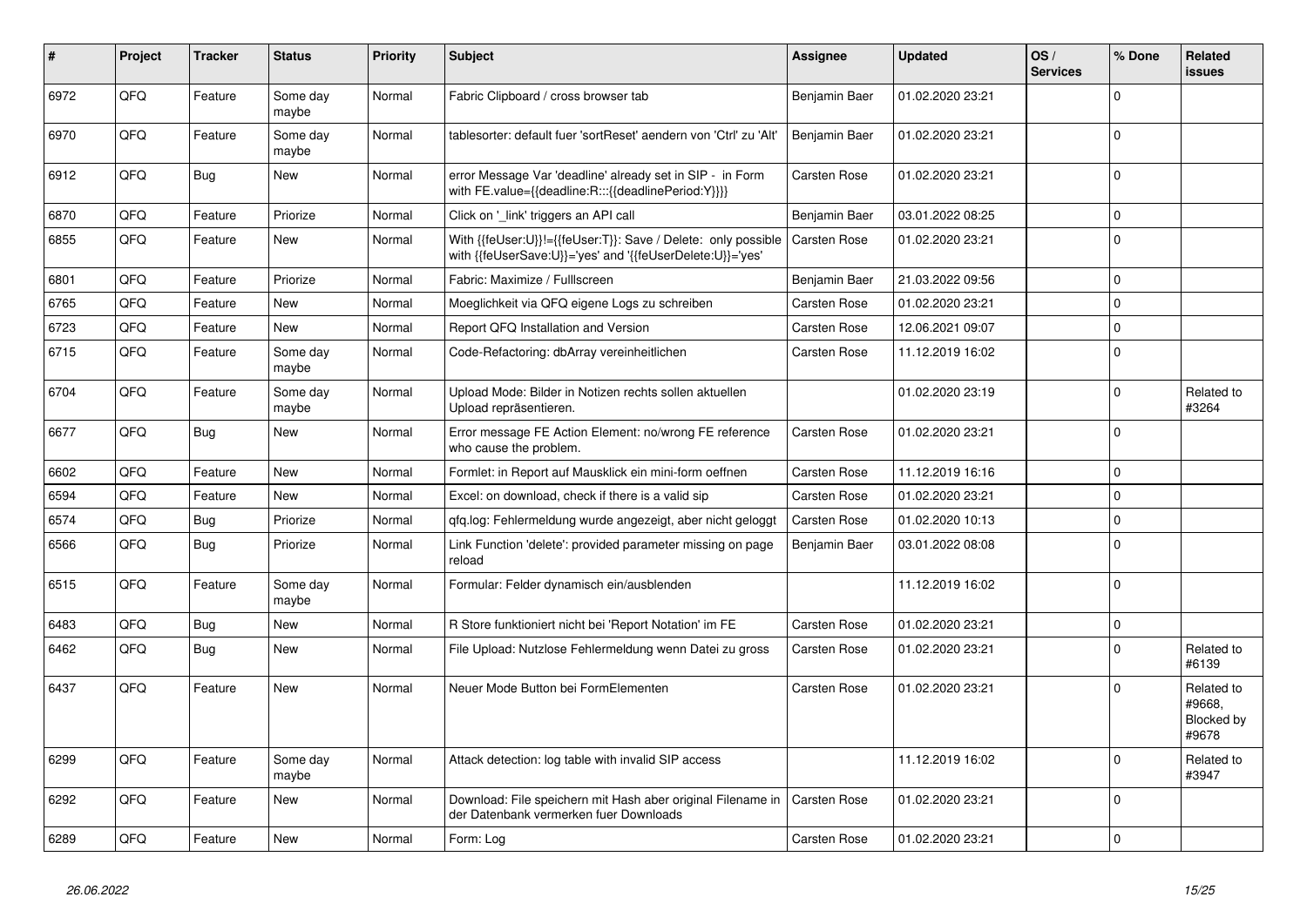| #    | Project | <b>Tracker</b> | <b>Status</b>     | <b>Priority</b> | <b>Subject</b>                                                                    | Assignee            | <b>Updated</b>   | OS/<br><b>Services</b> | % Done   | Related<br><b>issues</b>                    |
|------|---------|----------------|-------------------|-----------------|-----------------------------------------------------------------------------------|---------------------|------------------|------------------------|----------|---------------------------------------------|
| 6288 | QFQ     | Feature        | Some day<br>maybe | Normal          | Best Practice: Erklaeren wie man ein Formular ganz in<br>'weiss' erstellen kann   |                     | 11.12.2019 16:02 |                        | $\Omega$ |                                             |
| 6261 | QFQ     | Feature        | New               | Normal          | Persistent SIP                                                                    | <b>Carsten Rose</b> | 12.06.2021 09:07 |                        | $\Omega$ | Related to<br>#10819                        |
| 6250 | QFQ     | Feature        | In Progress       | Normal          | Enhance layout: a) Subrecord, b) Subrecord-Title                                  | Carsten Rose        | 01.02.2020 23:22 |                        | $\Omega$ | Related to<br>#5391                         |
| 6224 | QFQ     | Feature        | Priorize          | Normal          | Dynamic update: fade in/out fields                                                | Benjamin Baer       | 21.03.2022 09:50 |                        | 0        |                                             |
| 6140 | QFQ     | Bug            | Priorize          | Normal          | QFQ DnD Sort: Locked fields                                                       | Benjamin Baer       | 21.03.2022 09:56 |                        | $\Omega$ |                                             |
| 6084 | QFQ     | Feature        | Some day<br>maybe | Normal          | New escape type: 'D' - convert date                                               |                     | 01.02.2020 23:19 |                        | $\Omega$ |                                             |
| 6083 | QFQ     | Feature        | Some day<br>maybe | Normal          | Dynamic Update: Value Check via SQL                                               |                     | 11.12.2019 16:02 |                        | $\Omega$ |                                             |
| 5991 | QFQ     | <b>Bug</b>     | Some day<br>maybe | Normal          | URLs with 'I' or long parameter are problematic                                   | Carsten Rose        | 01.02.2020 23:19 |                        | $\Omega$ |                                             |
| 5983 | QFQ     | Feature        | Some day<br>maybe | Normal          | Form Submit (save & update): normalize date/-time FE                              | Carsten Rose        | 01.02.2020 23:19 |                        | $\Omega$ |                                             |
| 5942 | QFQ     | Feature        | Priorize          | Normal          | 'L' and 'type': append to links, generate via '_link' by using<br>'u:' .          | Carsten Rose        | 01.02.2020 10:13 |                        | $\Omega$ |                                             |
| 5923 | QFQ     | Feature        | Some day<br>maybe | Normal          | fillStoreSystemBySqlLate                                                          |                     | 01.02.2020 23:19 |                        | $\Omega$ |                                             |
| 5895 | QFQ     | Feature        | Some day<br>maybe | Normal          | Tutorial: List of all QFQ Features                                                |                     | 01.02.2020 23:19 |                        | $\Omega$ |                                             |
| 5894 | QFQ     | Feature        | Feedback          | Normal          | Typeahead in Report: show/hide rows dynamically                                   | Carsten Rose        | 18.02.2022 08:50 |                        | $\Omega$ | Related to<br>#5893,<br>Related to<br>#5885 |
| 5893 | QFQ     | Feature        | Some day<br>maybe | Normal          | Edit on double-click                                                              |                     | 01.02.2020 23:19 |                        | $\Omega$ | Related to<br>#5894                         |
| 5892 | QFQ     | Feature        | Some day<br>maybe | Normal          | QFQ should use T3 API to manipulate FE GROUP<br>membership                        |                     | 01.02.2020 23:20 |                        | $\Omega$ |                                             |
| 5877 | QFQ     | Bug            | Some day<br>maybe | Normal          | FE.type=note:bsColumn strange behaviour                                           |                     | 01.02.2020 23:19 |                        | $\Omega$ |                                             |
| 5852 | QFQ     | Feature        | Some day<br>maybe | Normal          | Logging: mail.log / sql.log - im FE anzeigen und via AJAX<br>aktualisieren        | Carsten Rose        | 01.02.2020 23:19 |                        | $\Omega$ | Related to<br>#5885                         |
| 5851 | QFQ     | Feature        | Some day<br>maybe | Normal          | Queue System implementieren: MQTT, RabbitMQ                                       |                     | 01.02.2020 23:20 |                        | $\Omega$ | Related to<br>#5715                         |
| 5850 | QFQ     | Feature        | Some day<br>maybe | Normal          | Deployment: In QFQ Doc best practice fuer zeitgemaesses<br>Deployment beschreiben |                     | 01.02.2020 23:20 |                        | $\Omega$ |                                             |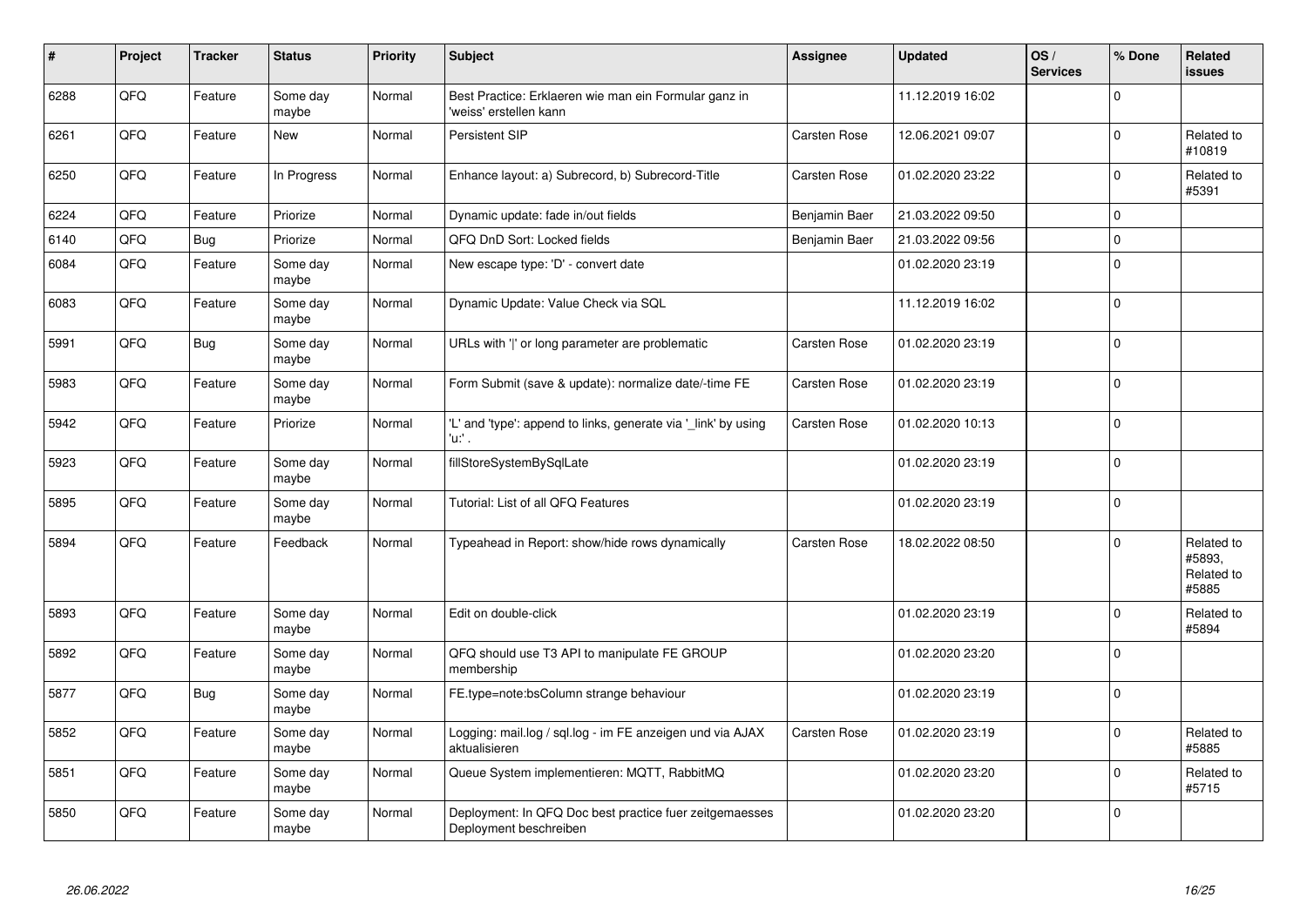| $\pmb{\sharp}$ | Project | <b>Tracker</b> | <b>Status</b>     | <b>Priority</b> | <b>Subject</b>                                                                                     | <b>Assignee</b> | <b>Updated</b>   | OS/<br><b>Services</b> | % Done      | Related<br>issues                           |
|----------------|---------|----------------|-------------------|-----------------|----------------------------------------------------------------------------------------------------|-----------------|------------------|------------------------|-------------|---------------------------------------------|
| 5805           | QFQ     | Feature        | Some day<br>maybe | Normal          | TypeAHead SQL value instead of key stored                                                          |                 | 01.02.2020 23:19 |                        | $\Omega$    | Related to<br>#5444                         |
| 5783           | QFQ     | Feature        | Some day<br>maybe | Normal          | <b>BPMN View/Edit</b>                                                                              |                 | 11.12.2019 16:02 |                        | 0           |                                             |
| 5782           | QFQ     | Feature        | New               | Normal          | NextCloud API                                                                                      | Carsten Rose    | 01.02.2020 10:02 |                        | $\mathbf 0$ |                                             |
| 5768           | QFQ     | <b>Bug</b>     | Some day<br>maybe | Normal          | '{{pageLanguage:T}}' missing if QFQ is called via api                                              | Carsten Rose    | 01.02.2020 23:19 |                        | $\pmb{0}$   |                                             |
| 5706           | QFQ     | <b>Bug</b>     | Some day<br>maybe | Normal          | upload: fileDestination needs to be sanatized                                                      | Carsten Rose    | 01.02.2020 23:19 |                        | $\Omega$    |                                             |
| 5695           | QFQ     | Feature        | In Progress       | Normal          | Multiform                                                                                          | Carsten Rose    | 02.01.2021 18:38 |                        | $\mathbf 0$ |                                             |
| 5665           | QFQ     | Feature        | Some day<br>maybe | Normal          | Versuch das '{{!' nicht mehr noetig ist.                                                           | Carsten Rose    | 01.02.2020 23:20 |                        | $\Omega$    | Related to<br>#7432.<br>Related to<br>#7434 |
| 5579           | QFQ     | Feature        | Some day<br>maybe | Normal          | Enhance Doc / Presentation: variable type 'link column type'                                       | Carsten Rose    | 01.02.2020 23:19 |                        | $\Omega$    |                                             |
| 5576           | QFQ     | <b>Bug</b>     | <b>New</b>        | Normal          | Using MySQL 'DROP' requires privilege - wich is not really<br>necessary.                           | Carsten Rose    | 01.02.2020 23:21 |                        | $\mathbf 0$ |                                             |
| 5562           | QFQ     | Feature        | Priorize          | Normal          | Drag'n'Drop fuer Uploads                                                                           | Benjamin Baer   | 21.03.2022 09:52 |                        | $\Omega$    | Related to<br>#9706                         |
| 5559           | QFQ     | <b>Bug</b>     | New               | Normal          | FE.type = Upload: 'accept' might contain variables                                                 | Carsten Rose    | 11.05.2020 21:23 |                        | $\mathbf 0$ |                                             |
| 5557           | QFQ     | <b>Bug</b>     | Some day<br>maybe | Normal          | Form load: STORE RECORD filled, but should be empty                                                | Carsten Rose    | 01.02.2020 23:19 |                        | 0           |                                             |
| 5548           | QFQ     | Feature        | Some day<br>maybe | Normal          | 801 Textfiles/Scriptfiles als Thumbnail                                                            | Carsten Rose    | 07.03.2022 16:26 |                        | $\mathbf 0$ |                                             |
| 5480           | QFQ     | Feature        | Some day<br>maybe | Normal          | QFQ: Dokumentation mit Screenshots versehen                                                        | Carsten Rose    | 01.02.2020 23:20 |                        | $\mathbf 0$ | Related to<br>#9879                         |
| 5455           | QFQ     | Feature        | Some day<br>maybe | Normal          | Mail Redirects grld abhaengig                                                                      |                 | 01.02.2020 23:20 |                        | $\Omega$    |                                             |
| 5452           | QFQ     | Feature        | Some day<br>maybe | Normal          | Thumbnails from PDF: bad quality                                                                   |                 | 01.02.2020 23:20 |                        | $\mathbf 0$ |                                             |
| 5428           | QFQ     | Feature        | Some day<br>maybe | Normal          | secure thumbnail: late render on access.                                                           | Carsten Rose    | 01.02.2020 23:20 |                        | $\mathbf 0$ |                                             |
| 5389           | QFQ     | Feature        | Some day<br>maybe | Normal          | QFQ Design: Multline label / note                                                                  | Benjamin Baer   | 01.02.2020 23:19 |                        | $\Omega$    |                                             |
| 5366           | QFQ     | Feature        | Priorize          | Normal          | Saving with keyboard shortcuts                                                                     | Benjamin Baer   | 21.03.2022 09:47 |                        | $\mathbf 0$ |                                             |
| 5345           | QFQ     | Feature        | New               | Normal          | Report: UPDATE / INSERT / DELETE statements should<br>trigger subqueries, depending on the result. | Carsten Rose    | 27.05.2020 16:11 |                        | $\Omega$    |                                             |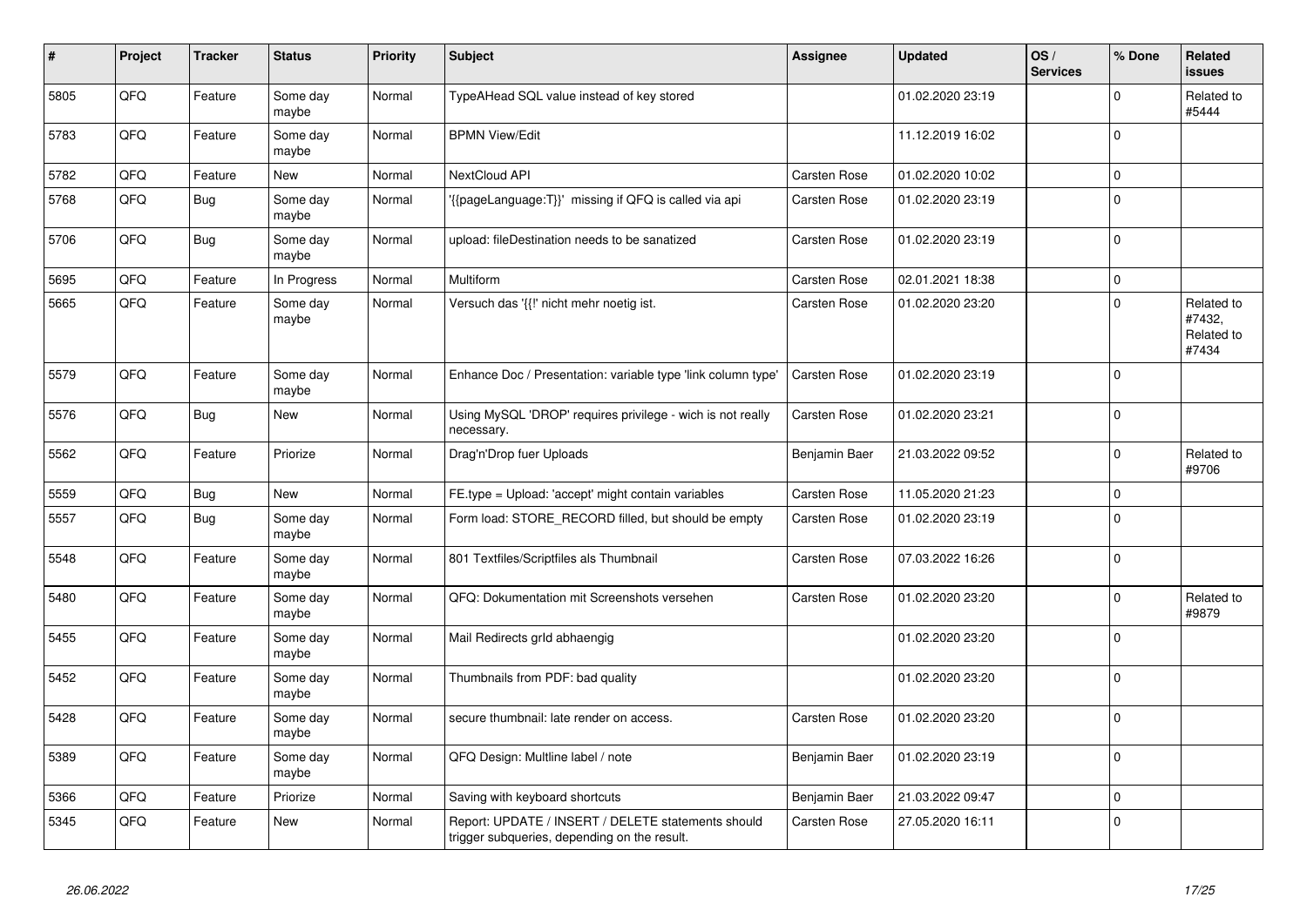| #    | Project | <b>Tracker</b> | <b>Status</b>     | <b>Priority</b> | <b>Subject</b>                                                                                                       | <b>Assignee</b> | <b>Updated</b>   | OS/<br><b>Services</b> | % Done       | Related<br><b>issues</b>                       |
|------|---------|----------------|-------------------|-----------------|----------------------------------------------------------------------------------------------------------------------|-----------------|------------------|------------------------|--------------|------------------------------------------------|
| 5342 | QFQ     | Feature        | Some day<br>maybe | Normal          | link - with HTML Attributes                                                                                          |                 | 01.02.2020 23:20 |                        | $\Omega$     | Related to<br>#14077                           |
| 5305 | QFQ     | <b>Bug</b>     | New               | Normal          | Upload FormElement: nicht disabled by readonly Form                                                                  | Carsten Rose    | 16.06.2021 13:43 |                        | $\mathbf 0$  | Related to<br>#9347,<br>Related to<br>#9834    |
| 5160 | QFQ     | Feature        | Some day<br>maybe | Normal          | QFQ collaborative / together.js, ShareJS, y-js, collaborative,                                                       |                 | 11.12.2019 16:02 |                        | $\Omega$     |                                                |
| 5132 | QFQ     | Feature        | Some day<br>maybe | Normal          | Error Message sendmail missing attachment: more details                                                              | Carsten Rose    | 01.02.2020 23:19 |                        | $\Omega$     |                                                |
| 5131 | QFQ     | Feature        | New               | Normal          | Activate Spin Gear ('wait/busy' indicator) via LINK attribute                                                        | Carsten Rose    | 01.02.2020 23:21 |                        | $\Omega$     |                                                |
| 5129 | QFQ     | Feature        | Some day<br>maybe | Normal          | Reports: SQL fuer x Achse und y Achse                                                                                |                 | 11.12.2019 16:02 |                        | $\Omega$     |                                                |
| 5024 | QFQ     | Feature        | Some day<br>maybe | Normal          | Fabric: Generate PDF with edits                                                                                      | Benjamin Baer   | 01.02.2020 23:20 |                        | $\Omega$     | Related to<br>#10704                           |
| 5021 | QFQ     | Bug            | Some day<br>maybe | Normal          | FE.typ=extra - during save displays error 'datum2' already<br>filled in STORE_SIP - the value is stored nevertheless | Carsten Rose    | 01.02.2020 23:19 |                        | $\Omega$     | Related to<br>#3875                            |
| 4974 | QFQ     | Feature        | Some day<br>maybe | Normal          | Long polling - inform all listening clients of changes                                                               |                 | 11.12.2019 16:02 |                        | $\mathbf 0$  |                                                |
| 4956 | QFQ     | Feature        | Some day<br>maybe | Normal          | Sendmail: Benutzerdefinierte Headers                                                                                 | Carsten Rose    | 11.12.2019 16:02 |                        | $\Omega$     |                                                |
| 4872 | QFQ     | Feature        | Some day<br>maybe | Normal          | Fields of Typo3 page available in STORE_TYPO3                                                                        | Carsten Rose    | 01.02.2020 23:19 |                        | $\Omega$     |                                                |
| 4869 | QFQ     | Feature        | Some day<br>maybe | Normal          | Dynamic Update (show, hide, readonly?, required?) for<br><b>Template Group Elements</b>                              | Carsten Rose    | 01.02.2020 23:19 |                        | 0            | Related to<br>#4865                            |
| 4839 | QFQ     | Feature        | Some day<br>maybe | Normal          | qfq-handle in <head> Abschnitt</head>                                                                                | Carsten Rose    | 11.12.2019 16:02 |                        | $\Omega$     |                                                |
| 4816 | QFQ     | Feature        | Some day<br>maybe | Normal          | Templates for QFQ Reports (Tables, Radios, )                                                                         |                 | 01.02.2020 23:20 |                        | $\mathbf 0$  |                                                |
| 4771 | QFQ     | Bug            | Some day<br>maybe | Normal          | qfq: select-down-values empty after save (edit-form for<br>program administrators)                                   | Carsten Rose    | 01.02.2020 23:20 |                        | $\Omega$     | Related to<br>#4549, Has<br>duplicate<br>#4282 |
| 4757 | QFQ     | Feature        | Some day<br>maybe | Normal          | Test subrecord: download links ok? Links ok?                                                                         | Carsten Rose    | 01.02.2020 23:20 |                        |              |                                                |
| 4756 | QFQ     | <b>Bug</b>     | New               | Normal          | Form dirty even nothing changes                                                                                      | Carsten Rose    | 11.12.2019 16:16 |                        | $\mathbf{0}$ |                                                |
| 4719 | QFQ     | Feature        | Some day<br>maybe | Normal          | Custom Message in Client in case of 'Browser tab close,<br>modification will be lost'                                |                 | 01.02.2020 23:20 |                        | 0            |                                                |
| 4659 | QFQ     | <b>Bug</b>     | Some day<br>maybe | Normal          | infoButtonExtra                                                                                                      | Carsten Rose    | 01.02.2020 23:20 |                        | 0            |                                                |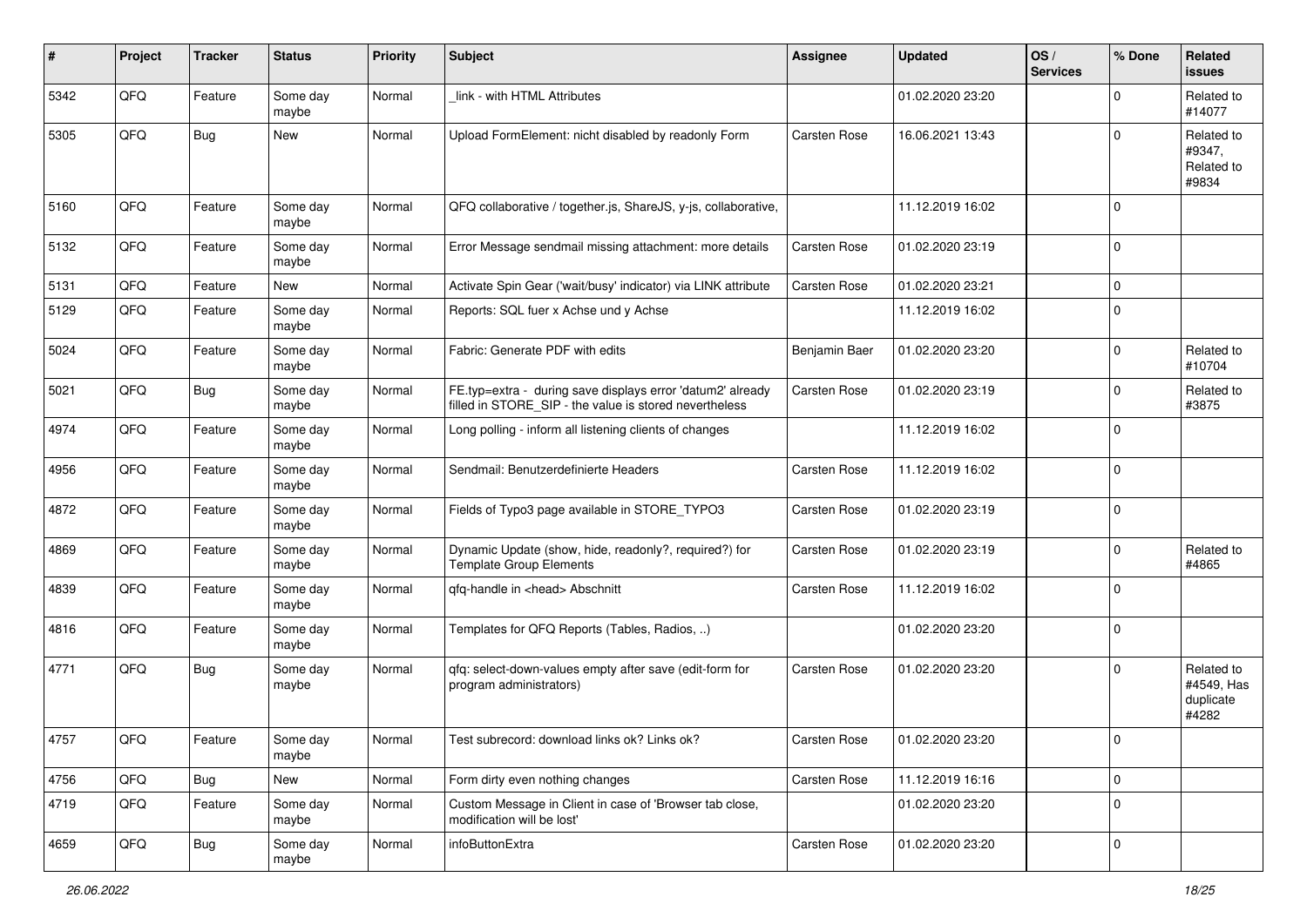| #    | Project | <b>Tracker</b> | <b>Status</b>     | <b>Priority</b> | <b>Subject</b>                                                                                                                                                | Assignee            | <b>Updated</b>   | OS/<br><b>Services</b> | % Done      | Related<br><b>issues</b>                    |
|------|---------|----------------|-------------------|-----------------|---------------------------------------------------------------------------------------------------------------------------------------------------------------|---------------------|------------------|------------------------|-------------|---------------------------------------------|
| 4652 | QFQ     | Feature        | Some day<br>maybe | Normal          | UZH CD: Weiterleitung auf benutzerdefinierte 403/404 Seite                                                                                                    | <b>Carsten Rose</b> | 01.02.2020 23:20 |                        | $\Omega$    |                                             |
| 4651 | QFQ     | Bug            | Some day<br>maybe | Normal          | 'Loading document" Modal wird angezeigt bei uzhcd type=2<br>Ansicht                                                                                           | <b>Carsten Rose</b> | 01.02.2020 23:20 |                        | $\Omega$    |                                             |
| 4650 | QFQ     | Feature        | Some day<br>maybe | Normal          | Convert html to doc/rtf                                                                                                                                       | Carsten Rose        | 01.02.2020 23:20 |                        | $\Omega$    | Related to<br>#10704                        |
| 4640 | QFQ     | Feature        | Some day<br>maybe | Normal          | Rename System Forms                                                                                                                                           |                     | 01.02.2020 23:20 |                        | $\Omega$    |                                             |
| 4627 | QFQ     | Feature        | Some day<br>maybe | Normal          | dbupdate: all tables - check 'create', 'modified' if it is possible<br>to change to default 'CURRENT_TIMESTAMP' and modified<br>'ON UPDATE CURRENT TIMESTAMP' |                     | 01.02.2020 23:20 |                        | $\Omega$    |                                             |
| 4626 | QFQ     | Feature        | Some day<br>maybe | Normal          | Mobile View: 'classBody=qfq-form-right' makes no sense                                                                                                        |                     | 01.02.2020 23:20 |                        | $\Omega$    |                                             |
| 4606 | QFQ     | Feature        | Some day<br>maybe | Normal          | link: qualifier to render bootstrap button                                                                                                                    | Carsten Rose        | 01.02.2020 23:19 |                        | $\Omega$    |                                             |
| 4583 | QFQ     | Bug            | Some day<br>maybe | Normal          | Dynamic Update bei TypeAhead Feldern                                                                                                                          | <b>Carsten Rose</b> | 01.02.2020 23:19 |                        | $\mathbf 0$ |                                             |
| 4551 | QFQ     | Feature        | Some day<br>maybe | Normal          | Set 'pills' via dynamicUpdate to show/hide/disabled                                                                                                           |                     | 01.02.2020 23:20 |                        | $\Omega$    | Related to<br>#3752                         |
| 4549 | QFQ     | Bug            | Some day<br>maybe | Normal          | TemplateGroups: FE.type SELECT loose selected value<br>after save                                                                                             | Carsten Rose        | 01.02.2020 23:20 |                        | $\Omega$    | Related to<br>#4548,<br>Related to<br>#4771 |
| 4546 | QFQ     | <b>Bug</b>     | Some day<br>maybe | Normal          | NH: SIP storage is destroyed                                                                                                                                  |                     | 01.02.2020 23:20 |                        | $\mathbf 0$ |                                             |
| 4536 | QFQ     | Feature        | Some day<br>maybe | Normal          | FE upload: problem with delete if mutliple uploads an<br>FE.name="                                                                                            |                     | 01.02.2020 23:20 |                        | $\Omega$    |                                             |
| 4528 | QFQ     | Bug            | Some day<br>maybe | Normal          | extraButtonLock mit SQLAhead Bug                                                                                                                              | Carsten Rose        | 01.02.2020 23:19 |                        | $\Omega$    |                                             |
| 4457 | QFQ     | <b>Bug</b>     | Priorize          | Normal          | typeahead: pressing return to select an item, saves the form<br>and closes the form.                                                                          | Benjamin Baer       | 03.01.2022 08:01 |                        | $\Omega$    | Related to<br>#4398                         |
| 4454 | QFQ     | Bug            | Some day<br>maybe | Normal          | Required Elements: multiple elements in a row - whole row<br>marked if only one input is empty.                                                               | Benjamin Baer       | 01.02.2020 23:20 |                        | $\Omega$    |                                             |
| 4446 | QFQ     | Feature        | Some day<br>maybe | Normal          | New FE get same feldContainerId as last modifed FE                                                                                                            |                     | 01.02.2020 23:20 |                        | $\Omega$    |                                             |
| 4445 | QFQ     | Feature        | Some day<br>maybe | Normal          | template group: Option to simulate fieldset                                                                                                                   |                     | 28.06.2021 14:11 |                        | $\mathbf 0$ |                                             |
| 4444 | QFQ     | Feature        | Some day<br>maybe | Normal          | FE.type=upload: detect mime type                                                                                                                              |                     | 11.12.2019 16:02 |                        | $\Omega$    | Related to<br>#4303                         |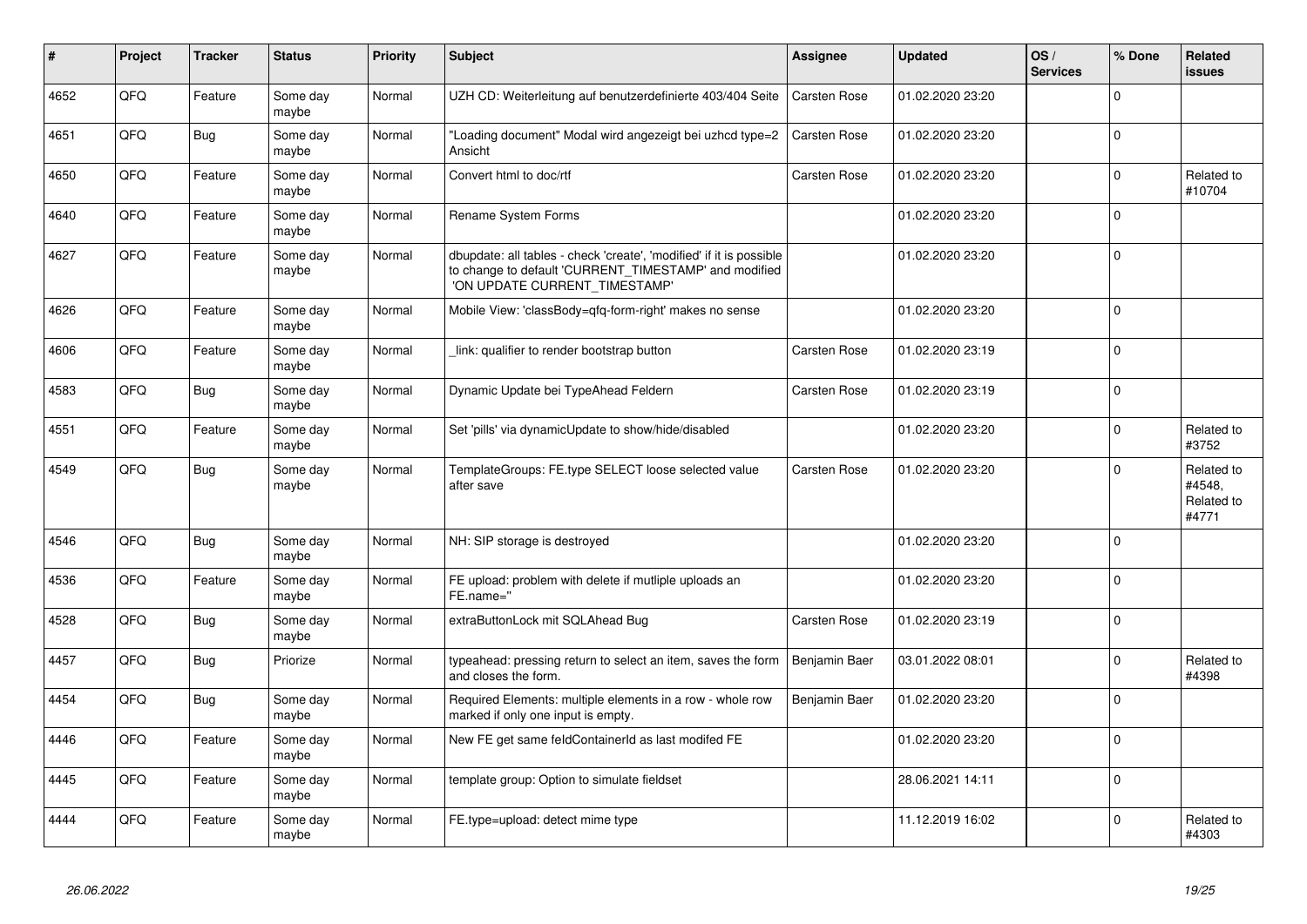| #    | <b>Project</b> | <b>Tracker</b> | <b>Status</b>     | <b>Priority</b> | <b>Subject</b>                                                                                                                                           | <b>Assignee</b>     | <b>Updated</b>   | OS/<br><b>Services</b> | % Done      | Related<br><b>issues</b>                    |
|------|----------------|----------------|-------------------|-----------------|----------------------------------------------------------------------------------------------------------------------------------------------------------|---------------------|------------------|------------------------|-------------|---------------------------------------------|
| 4443 | QFQ            | Feature        | Some day<br>maybe | Normal          | Form: multiple secondary tables                                                                                                                          |                     | 01.02.2020 23:20 |                        | $\Omega$    |                                             |
| 4442 | QFQ            | Feature        | Some day<br>maybe | Normal          | Special Column Name: link - new symbol G (Glyph) to<br>choose any available symbol                                                                       |                     | 11.12.2019 16:02 |                        | $\mathbf 0$ |                                             |
| 4441 | QFQ            | <b>Bug</b>     | Some day<br>maybe | Normal          | \$ SERVER Vars sollten nur aus dem Store genommen<br>werden - Code entsprechend anpassen.                                                                |                     | 11.12.2019 16:02 |                        | $\mathbf 0$ |                                             |
| 4440 | QFQ            | Feature        | Some day<br>maybe | Normal          | Manual.rst: explain how to. expand PHP Session to 4h                                                                                                     |                     | 11.12.2019 16:02 |                        | $\Omega$    |                                             |
| 4439 | QFQ            | Feature        | Some day<br>maybe | Normal          | Log: report all actions fired by an FE Element, incl. the<br>original directive (slaveld, sqllnsert, )                                                   |                     | 01.02.2020 23:20 |                        | $\Omega$    | Related to<br>#4432.<br>Related to<br>#5458 |
| 4435 | QFQ            | Feature        | Some day<br>maybe | Normal          | Report: striptags - specify allowed tags                                                                                                                 |                     | 01.02.2020 23:20 |                        | $\Omega$    |                                             |
| 4433 | QFQ            | Feature        | Some day<br>maybe | Normal          | Log when SIP will be destroyed by QFQ for any (security)<br>reason                                                                                       |                     | 01.02.2020 23:20 |                        | $\Omega$    | Related to<br>#4432,<br>Related to<br>#5458 |
| 4420 | QFQ            | Feature        | Some day<br>maybe | Normal          | Client: Local Storage - store the changes of a form, local in<br>the browser.                                                                            | Benjamin Baer       | 11.12.2019 16:02 |                        | $\mathbf 0$ |                                             |
| 4413 | QFQ            | Feature        | <b>New</b>        | Normal          | fieldset: show/hidden, modeSql, dynamicUpdate                                                                                                            | <b>Carsten Rose</b> | 09.02.2022 15:19 |                        | $\mathbf 0$ |                                             |
| 4398 | QFQ            | <b>Bug</b>     | Some day<br>maybe | Normal          | Typeahead: mouse click in a prefilled input opens a single<br>item dropdown with the current value - click on it seems to<br>set the value, not the key. | Benjamin Baer       | 01.02.2020 23:20 |                        | $\mathbf 0$ | Related to<br>#4457                         |
| 4365 | QFQ            | Feature        | Some day<br>maybe | Normal          | Multi Language: new way of config                                                                                                                        | Carsten Rose        | 01.02.2020 23:20 |                        | $\Omega$    |                                             |
| 4349 | QFQ            | Feature        | Some day<br>maybe | Normal          | link download: downloaded external URL to<br>deliver/concatenate - check mimetipe and handle it correctly                                                | Carsten Rose        | 11.12.2019 16:02 |                        | $\Omega$    |                                             |
| 4343 | QFQ            | Feature        | Some day<br>maybe | Normal          | Link: Classifier to add 'attributes'                                                                                                                     | Carsten Rose        | 01.02.2020 23:20 |                        | $\mathbf 0$ | Related to<br>#14077                        |
| 4330 | QFQ            | Feature        | Some day<br>maybe | Normal          | Error Message: report missing {{ / }} in sqlUpdate, sqlInsert,<br>sqlDelete, sqlAfter, sqlBefore in FE action elements.                                  | Carsten Rose        | 01.02.2020 23:20 |                        | $\Omega$    |                                             |
| 4328 | QFQ            | <b>Bug</b>     | Some day<br>maybe | Normal          | Error Message: Show FE name/number on problems in FE                                                                                                     | Carsten Rose        | 01.02.2020 23:20 |                        | $\Omega$    |                                             |
| 4293 | QFQ            | <b>Bug</b>     | Some day<br>maybe | Normal          | Download broken if token 'd:' is missing - but no error<br>message                                                                                       | Carsten Rose        | 11.12.2019 16:03 |                        | $\Omega$    | Related to<br>#7514                         |
| 4259 | QFQ            | Feature        | Some day<br>maybe | Normal          | Instant trigger a cron job                                                                                                                               | Carsten Rose        | 11.12.2019 16:03 |                        | $\Omega$    |                                             |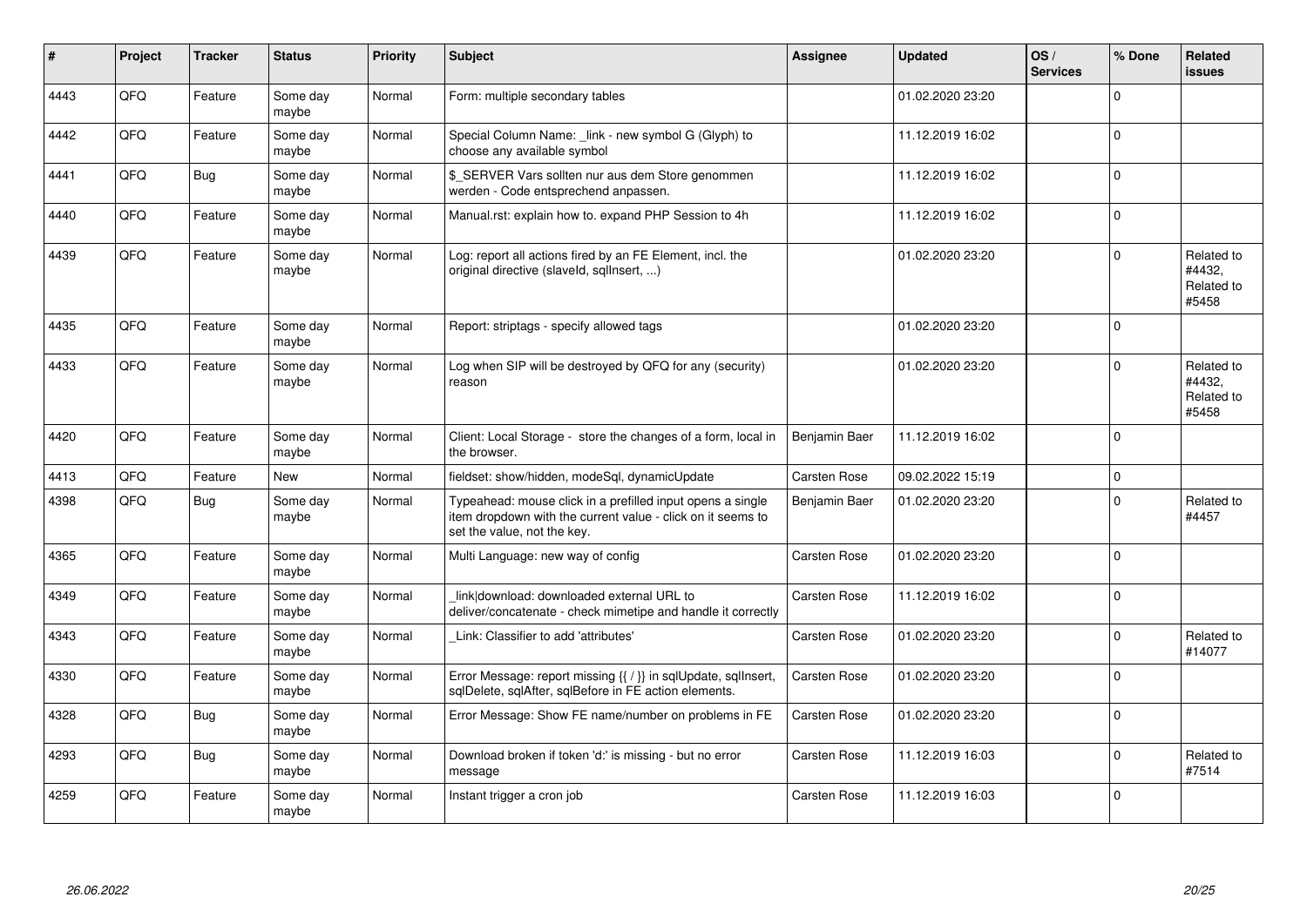| #    | Project | <b>Tracker</b> | <b>Status</b>     | <b>Priority</b> | Subject                                                                                                            | <b>Assignee</b>     | <b>Updated</b>   | OS/<br><b>Services</b> | % Done      | Related<br>issues                           |
|------|---------|----------------|-------------------|-----------------|--------------------------------------------------------------------------------------------------------------------|---------------------|------------------|------------------------|-------------|---------------------------------------------|
| 4250 | QFQ     | Feature        | New               | Normal          | AutoCron in QFQ via PHP                                                                                            | Carsten Rose        | 01.02.2020 23:21 |                        | $\Omega$    | Related to<br>#3292,<br>Related to<br>#3291 |
| 4197 | QFQ     | Feature        | Some day<br>maybe | Normal          | Unit Test fuer JSON Stream von QuickFormQuery.php ><br>doForm()                                                    | <b>Carsten Rose</b> | 11.12.2019 16:03 |                        | $\mathbf 0$ |                                             |
| 4194 | QFQ     | Feature        | In Progress       | Normal          | Bootstrap 4 ist jetzt offiziel                                                                                     |                     | 03.05.2021 20:47 |                        | $\mathbf 0$ | Related to<br>#10114                        |
| 4138 | QFQ     | <b>Bug</b>     | Some day<br>maybe | Normal          | style fehlt                                                                                                        |                     | 11.12.2019 16:03 |                        | 0           |                                             |
| 4122 | QFQ     | <b>Bug</b>     | Some day<br>maybe | Normal          | file: Render Mode hat keinen Effekt                                                                                |                     | 11.12.2019 16:03 |                        | $\mathbf 0$ |                                             |
| 4092 | QFQ     | <b>Bug</b>     | Some day<br>maybe | Normal          | 1) Logging verbessern wann welches FE warum<br>ausgefuehrt wird, 2) Documentation: Best Practice Template<br>Group | <b>Carsten Rose</b> | 01.02.2020 23:19 |                        | $\mathbf 0$ | Related to<br>#3504                         |
| 4082 | QFQ     | Feature        | <b>New</b>        | Normal          | Dynamic Update: modeSql - useful default                                                                           | <b>Carsten Rose</b> | 01.02.2020 23:22 |                        | $\mathbf 0$ |                                             |
| 4050 | QFQ     | Feature        | New               | Normal          | sql.log: 1) FormElement ID which causes a specific action,<br>2) Result in the same row.                           | Carsten Rose        | 15.04.2020 11:35 |                        | $\mathbf 0$ | Related to<br>#5458                         |
| 4027 | QFQ     | Feature        | Some day<br>maybe | Normal          | Missing: orange 'check' / 'bullet'                                                                                 |                     | 11.12.2019 16:03 |                        | $\Omega$    |                                             |
| 4026 | QFQ     | Feature        | Some day<br>maybe | Normal          | sqlLog.sql: log number of FE.id                                                                                    | <b>Carsten Rose</b> | 11.12.2019 16:03 |                        | $\mathbf 0$ | Related to<br>#5458                         |
| 4023 | QFQ     | Feature        | <b>New</b>        | Normal          | prepared statements - FE action: salveld, sqlInsert,<br>sqlUpdate, sqlDelete, sqlBefore, sqlAfter                  | Carsten Rose        | 11.12.2019 16:15 |                        | 0           |                                             |
| 4018 | QFQ     | Feature        | Some day<br>maybe | Normal          | typeahead: solve problem with potential long query<br>parameter                                                    | Carsten Rose        | 11.12.2019 16:03 |                        | $\mathbf 0$ |                                             |
| 4008 | QFQ     | <b>Bug</b>     | Some day<br>maybe | Normal          | FormElemen.type=sendmail: wrong 'TO' if 'real<br>name <rea@mail.to>' is used</rea@mail.to>                         | Carsten Rose        | 11.12.2019 16:03 |                        | $\mathbf 0$ |                                             |
| 3991 | QFQ     | Feature        | Some day<br>maybe | Normal          | report: Columnname '_skipWrap' skips 'fbeg', 'fend'                                                                | <b>Carsten Rose</b> | 11.12.2019 16:03 |                        | $\mathbf 0$ |                                             |
| 3947 | QFQ     | Feature        | Some day<br>maybe | Normal          | Attack detectect: logout current user                                                                              | Carsten Rose        | 11.12.2019 16:03 |                        | $\mathbf 0$ | Related to<br>#5458,<br>Related to<br>#6299 |
| 3942 | QFG     | Feature        | Some day<br>maybe | Normal          | Action Elemente: neu generierte IDs via FE weitergeben                                                             | Carsten Rose        | 11.12.2019 16:03 |                        | 0           | Related to<br>#3941                         |
| 3941 | QFQ     | Feature        | Some day<br>maybe | Normal          | sqlAfter: es sollten mehrere moeglich sein                                                                         | Carsten Rose        | 11.12.2019 16:03 |                        | 0           | Related to<br>#3942                         |
| 3905 | QFG     | Feature        | Some day<br>maybe | Normal          | Documentation: Best Practice anhand eines Online<br>Bewerbungstools                                                | Carsten Rose        | 11.12.2019 16:03 |                        | 0           |                                             |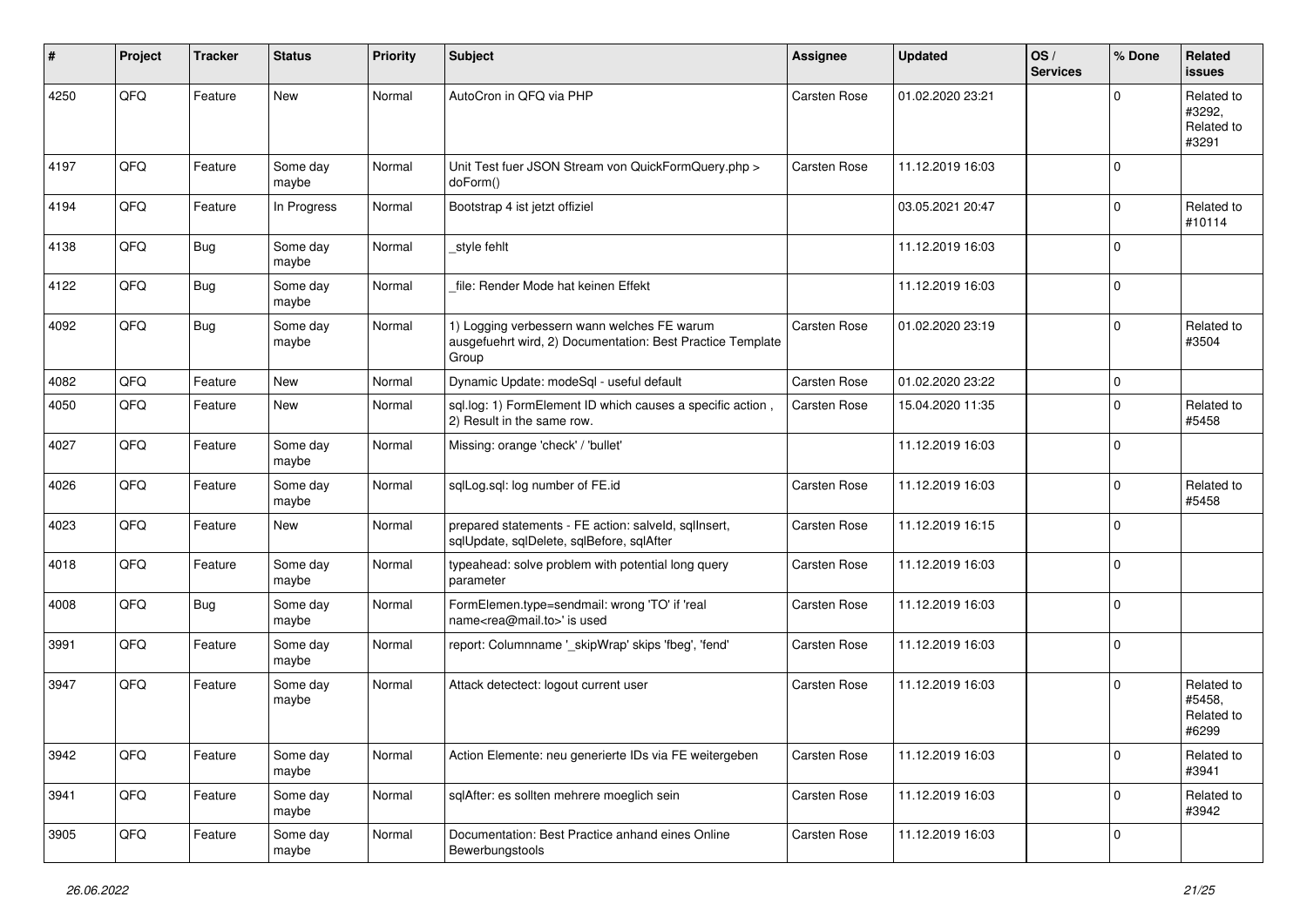| $\sharp$ | Project | <b>Tracker</b> | <b>Status</b>     | <b>Priority</b> | <b>Subject</b>                                                                                                                                           | <b>Assignee</b>     | <b>Updated</b>   | OS/<br><b>Services</b> | % Done       | Related<br><b>issues</b> |
|----------|---------|----------------|-------------------|-----------------|----------------------------------------------------------------------------------------------------------------------------------------------------------|---------------------|------------------|------------------------|--------------|--------------------------|
| 3900     | QFQ     | Feature        | Some day<br>maybe | Normal          | Extend documentation of 'Copy / Paste'                                                                                                                   | Carsten Rose        | 11.12.2019 16:03 |                        | $\Omega$     | Related to<br>#3899      |
| 3895     | QFQ     | Bug            | Some day<br>maybe | Normal          | typeahead pedantic: on lehrkredit Idap webpass - if only one<br>person is in dropdown, such person can't be selected                                     | <b>Carsten Rose</b> | 11.12.2019 16:03 |                        | $\mathbf 0$  |                          |
| 3882     | QFQ     | <b>Bug</b>     | Some day<br>maybe | Normal          | templateGroup: disable 'add' if limit is reached - funktioniert<br>nicht wenn bereits records existierten                                                | Carsten Rose        | 11.12.2019 16:03 |                        | $\Omega$     |                          |
| 3880     | QFQ     | Feature        | Some day<br>maybe | Normal          | Form 'Form': anlegen einer Tabelle                                                                                                                       |                     | 14.01.2021 10:12 |                        | $\mathbf 0$  |                          |
| 3879     | QFQ     | Feature        | Some day<br>maybe | Normal          | Form 'FormElement': Beim Feld 'name' rechts in der Notiz<br>einen Link einblenden - a) aktuelle Definition anzeigen, b)<br>Spalte in der Tabelle anlegen |                     | 11.12.2019 16:03 |                        | $\mathbf 0$  |                          |
| 3878     | QFQ     | Feature        | Some day<br>maybe | Normal          | Form 'FormElement': Spalte 'name' typeAhead mit<br>Spaltennamen der Primarytable.                                                                        |                     | 11.12.2019 16:03 |                        | $\Omega$     |                          |
| 3877     | QFQ     | Feature        | Some day<br>maybe | Normal          | FormEditor: die Felder die aktuell nicht gebraucht werden<br>nur auf readonly/disabled setzen (nicht ausblenden > das<br>irritiert.                      | Carsten Rose        | 11.12.2019 16:03 |                        | $\mathbf{0}$ |                          |
| 3867     | QFQ     | Feature        | Priorize          | Normal          | Readonly Formular: Template Groups add/delete<br>ausbeldnen                                                                                              | Carsten Rose        | 05.05.2021 22:12 |                        | l O          |                          |
| 3864     | QFQ     | Feature        | New               | Normal          | Encrypt / decrypt field                                                                                                                                  | Carsten Rose        | 08.03.2021 18:08 |                        | $\mathbf 0$  |                          |
| 3811     | QFQ     | <b>Bug</b>     | Some day<br>maybe | Normal          | Dynamic Update: extraButtonInfo - Text aktualisieren                                                                                                     | Carsten Rose        | 11.12.2019 16:03 |                        | $\mathbf 0$  | Related to<br>#11517     |
| 3782     | QFQ     | <b>Bug</b>     | Priorize          | Normal          | Bei fehlerhafter Eingabe (z.B. Datum) sollte das erwartete<br>Format angezeigt werden                                                                    | Carsten Rose        | 01.02.2020 10:13 |                        | $\Omega$     |                          |
| 3750     | QFQ     | Bug            | Some day<br>maybe | Normal          | FE in a row: if one violates check, all are red                                                                                                          | Carsten Rose        | 11.12.2019 16:03 |                        | $\Omega$     |                          |
| 3708     | QFQ     | Feature        | Some day<br>maybe | Normal          | Form: input - 'specialchars', 'none'  gewisse tags<br>erlauben, andere verbieten                                                                         | Carsten Rose        | 11.12.2019 16:02 |                        | $\Omega$     | Related to<br>#14320     |
| 3692     | QFQ     | Feature        | Some day<br>maybe | Normal          | QFQ Webseite                                                                                                                                             | Benjamin Baer       | 11.12.2019 16:02 |                        | $\Omega$     | Related to<br>#5033      |
| 3682     | QFQ     | Bug            | Some day<br>maybe | Normal          | Dynamic update: Radio buttons                                                                                                                            | Carsten Rose        | 11.12.2019 16:02 |                        | $\Omega$     |                          |
| 3677     | QFQ     | Feature        | Some day<br>maybe | Normal          | wkhtmltopdf: FE User access prohibited, if client IP changes<br>\$TYPO3_CONF_VARS[FE][lockIP]                                                            | Carsten Rose        | 11.12.2019 16:02 |                        | $\mathbf 0$  |                          |
| 3666     | QFQ     | Feature        | Some day<br>maybe | Normal          | a) Performance Messung: mysql_real_escape_string() im<br>Vergleich zu str_replace(), b) doppeltes Aufrufen von<br>mysql_real_escape_string()             | Carsten Rose        | 11.12.2019 16:02 |                        | l 0          |                          |
| 3646     | QFQ     | Feature        | Some day<br>maybe | Normal          | Moeglichkeit HTML Tags in Reports auszugeben (zu<br>enkodieren: htmlspecialchars)                                                                        |                     | 11.12.2019 16:02 |                        | l 0          | Related to<br>#14320     |
| 3617     | QFQ     | Feature        | Some day<br>maybe | Normal          | Load javascripts at bottom                                                                                                                               |                     | 11.12.2019 16:02 |                        | 0            |                          |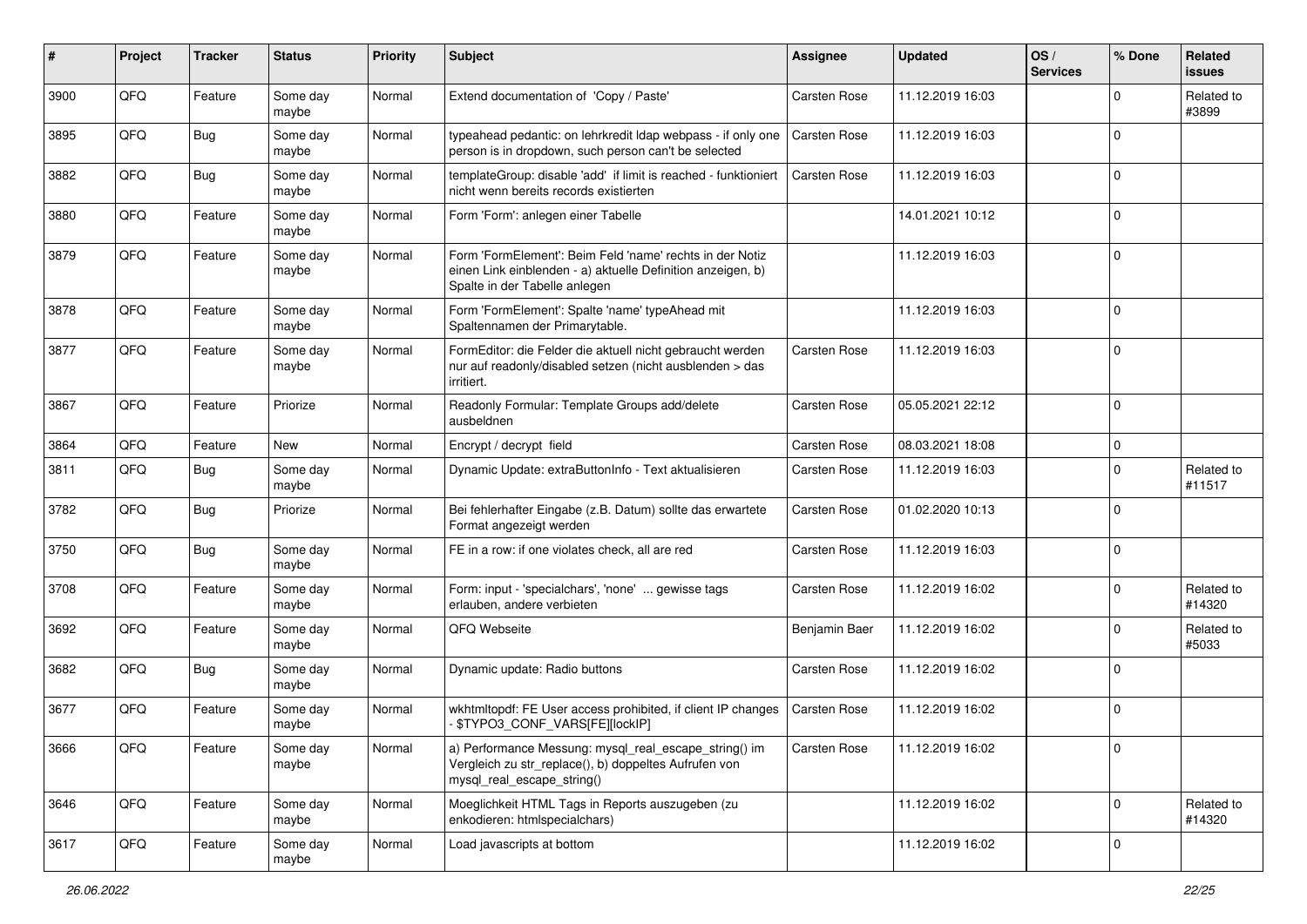| #    | Project | <b>Tracker</b> | <b>Status</b>     | <b>Priority</b> | <b>Subject</b>                                                                                                                | Assignee            | <b>Updated</b>   | OS/<br><b>Services</b> | % Done      | Related<br>issues                           |
|------|---------|----------------|-------------------|-----------------|-------------------------------------------------------------------------------------------------------------------------------|---------------------|------------------|------------------------|-------------|---------------------------------------------|
| 3588 | QFQ     | Bug            | Some day<br>maybe | Normal          | templateGroup: versteckte Elemente werden weiterhin<br>gespeichert.                                                           | <b>Carsten Rose</b> | 11.12.2019 16:02 |                        | $\Omega$    |                                             |
| 3547 | QFQ     | Bug            | <b>New</b>        | Normal          | FE of type 'note' causes writing of empty fields.                                                                             | <b>Carsten Rose</b> | 01.02.2020 23:21 |                        | $\mathbf 0$ |                                             |
| 3504 | QFQ     | Feature        | <b>New</b>        | Normal          | Logging: welche Action FEs werden wann wie ausgefuehrt                                                                        | Carsten Rose        | 01.02.2020 23:21 |                        | $\Omega$    | Related to<br>#5458.<br>Related to<br>#4092 |
| 3495 | QFQ     | Feature        | Some day<br>maybe | Normal          | Predifined Parameter werden nicht in '+' (add new record)<br>SIP gerendert.                                                   |                     | 11.12.2019 16:02 |                        | $\Omega$    |                                             |
| 3458 | QFQ     | Feature        | Some day<br>maybe | Normal          | Display 'Edit Form Element'-Checkbox on form: should<br>depend on FE Group                                                    | Carsten Rose        | 11.12.2019 16:02 |                        | $\Omega$    | Related to<br>#3447                         |
| 3457 | QFQ     | Feature        | Some day<br>maybe | Normal          | LDAP: concat multi values to one single entry                                                                                 | Carsten Rose        | 11.12.2019 16:02 |                        | $\Omega$    |                                             |
| 3432 | QFQ     | Feature        | <b>New</b>        | Normal          | subrecord: dynamicUpdate                                                                                                      | <b>Carsten Rose</b> | 11.06.2020 21:10 |                        | $\Omega$    | Related to<br>#5691                         |
| 3415 | QFQ     | Feature        | Some day<br>maybe | Normal          | FE Login Box Templatefile                                                                                                     | Benjamin Baer       | 11.12.2019 16:02 |                        | $\Omega$    |                                             |
| 3385 | QFQ     | Feature        | Some day<br>maybe | Normal          | templateGroup: insert/update/delete non primary records                                                                       | Carsten Rose        | 11.12.2019 16:02 |                        | $\mathbf 0$ |                                             |
| 3350 | QFQ     | Feature        | Some day<br>maybe | Normal          | FormEditor: Hilfetext hinter 'checktype'                                                                                      | Carsten Rose        | 11.12.2019 16:02 |                        | $\Omega$    |                                             |
| 3349 | QFQ     | Bug            | Some day<br>maybe | Normal          | config.qfq.ini: a) vertraegt keine '=' im Value (z.B. Passwort),<br>b) Values sollten in ticks einschliessbar sein (spaces, ) | <b>Carsten Rose</b> | 11.12.2019 16:02 |                        | $\Omega$    |                                             |
| 3332 | QFQ     | Feature        | Some day<br>maybe | Normal          | Uploads: Thumbnails, Details zum hochgeladenen File                                                                           | Carsten Rose        | 11.12.2019 16:02 |                        | $\Omega$    | Related to<br>#3264,<br>Related to<br>#5333 |
| 3331 | QFQ     | Feature        | Some day<br>maybe | Normal          | Default Tooltip fuer _page? Links: mit Form und Record ID                                                                     | <b>Carsten Rose</b> | 11.12.2019 16:02 |                        | $\Omega$    |                                             |
| 3291 | QFQ     | Feature        | Some day<br>maybe | Normal          | AutoCron websiteToken                                                                                                         | Carsten Rose        | 11.12.2019 16:02 |                        | $\Omega$    | Related to<br>#4250                         |
| 3285 | QFQ     | Feature        | Some day<br>maybe | Normal          | Zeichenlimit pro Feld: textarea / editor                                                                                      | Carsten Rose        | 11.12.2019 16:02 |                        | $\Omega$    |                                             |
| 3267 | QFQ     | Feature        | Some day<br>maybe | Normal          | 2 Forms auf einer Seite: real + Read only                                                                                     | Carsten Rose        | 11.12.2019 16:03 |                        | $\Omega$    |                                             |
| 3216 | QFQ     | Feature        | Some day<br>maybe | Normal          | dynamic update für checkbox label2                                                                                            | <b>Carsten Rose</b> | 11.12.2019 16:03 |                        | $\Omega$    | Related to<br>#2081                         |
| 3130 | QFQ     | <b>Bug</b>     | Some day<br>maybe | Normal          | Debug Info's nicht korrekt nach 'New > Save'.                                                                                 | Carsten Rose        | 11.12.2019 16:03 |                        | $\Omega$    | Related to<br>#3253                         |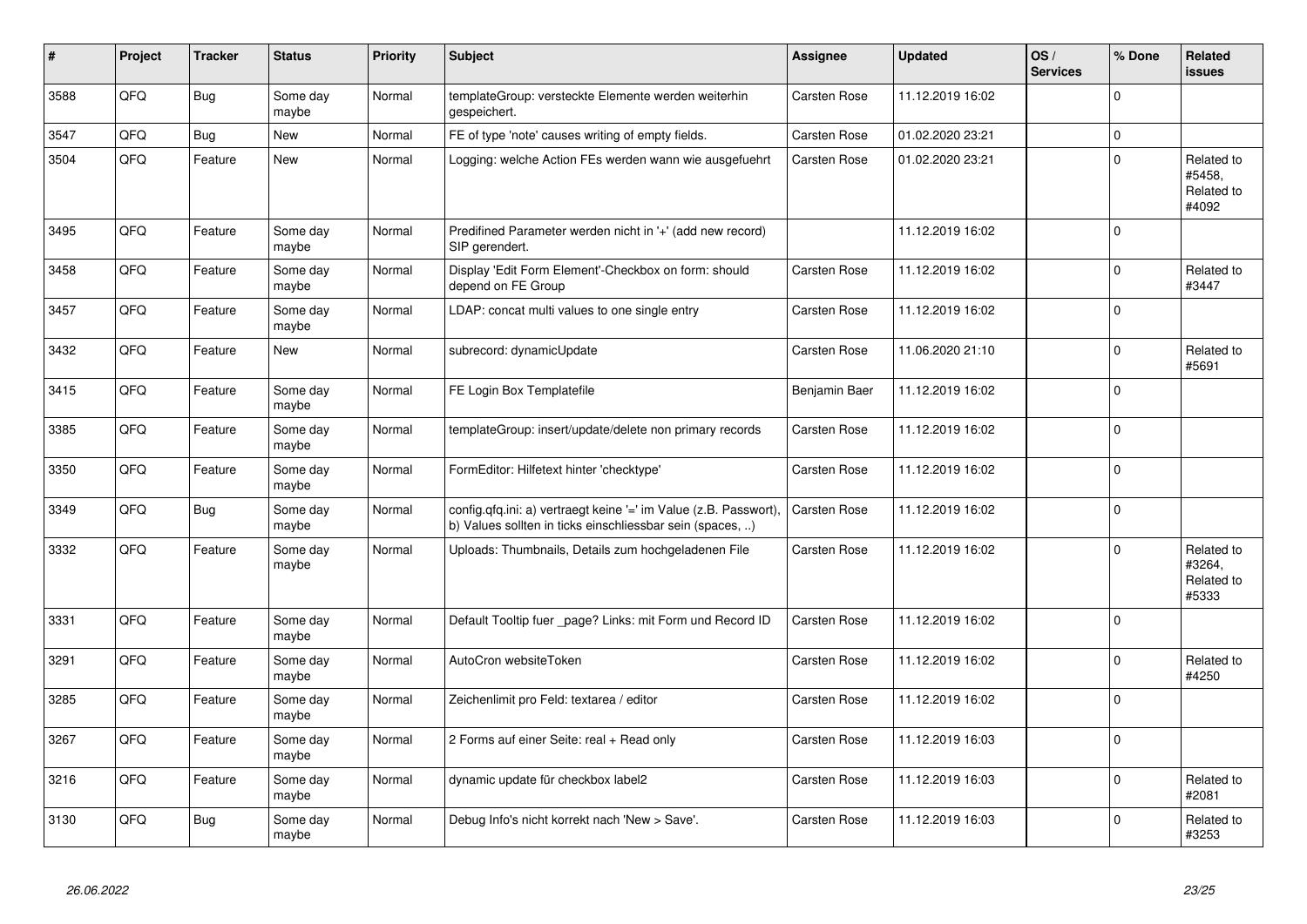| #     | Project | <b>Tracker</b> | <b>Status</b>     | <b>Priority</b> | <b>Subject</b>                                                                                                     | Assignee            | Updated          | OS/<br><b>Services</b> | % Done       | Related<br>issues                                                      |
|-------|---------|----------------|-------------------|-----------------|--------------------------------------------------------------------------------------------------------------------|---------------------|------------------|------------------------|--------------|------------------------------------------------------------------------|
| 2995  | QFQ     | Feature        | Some day<br>maybe | Normal          | Dropdown JQuery Plugin: 'chosen' - Moeglichkeit um Select<br>Listen mehr Funktion zu geben. Kein Bootstrap noetig. | Carsten Rose        | 11.12.2019 16:03 |                        | $\Omega$     |                                                                        |
| 2950  | QFQ     | Feature        | Some day<br>maybe | Normal          | Inhalt QFQ Records als File                                                                                        |                     | 11.12.2019 16:03 |                        | $\Omega$     |                                                                        |
| 2643  | QFQ     | <b>Bug</b>     | Some day<br>maybe | Normal          | Zend / PHP Webinars anschauen                                                                                      | <b>Carsten Rose</b> | 01.02.2020 15:56 |                        | $\Omega$     |                                                                        |
| 2361  | QFQ     | Feature        | <b>New</b>        | Normal          | Logging wer/wann/wo welches Formular aufgerufen hat                                                                | <b>Carsten Rose</b> | 11.12.2019 16:15 |                        | $\Omega$     | Related to<br>#4432,<br>Related to<br>#7480                            |
| 2084  | QFQ     | Feature        | Some day<br>maybe | Normal          | Mailto mit encryption: Subrecord                                                                                   | <b>Carsten Rose</b> | 11.12.2019 16:03 |                        | $\Omega$     | Related to<br>#2082                                                    |
| 2063  | QFQ     | Bug            | Some day<br>maybe | Normal          | Pills auf 'inaktiv' setzen falls keine Element auf dem Pill<br>sichtbar sind.                                      | Benjamin Baer       | 11.12.2019 16:03 |                        | $\Omega$     | Related to<br>#3752                                                    |
| 1946  | QFQ     | Feature        | Some day<br>maybe | Normal          | Kontrolle ob der ReadOnly Modus bei den<br>Formularelementen korrekt implementiert ist                             | Carsten Rose        | 11.12.2019 16:03 |                        | $\Omega$     |                                                                        |
| 1635  | QFQ     | Feature        | Some day<br>maybe | Normal          | QFQ Extension content record: weitere Optionen<br>einblenden.                                                      | <b>Carsten Rose</b> | 11.12.2019 16:03 |                        | $\mathbf 0$  |                                                                        |
| 1510  | QFQ     | Feature        | Some day<br>maybe | Normal          | jquery von google laden, falls das nicht geht lokal                                                                |                     | 11.12.2019 16:03 |                        | $\Omega$     |                                                                        |
| 1253  | QFQ     | Feature        | Some day<br>maybe | Normal          | QF: Colorpicker                                                                                                    |                     | 11.12.2019 16:03 |                        | $\Omega$     |                                                                        |
| 1251  | QFQ     | Feature        | Some day<br>maybe | Normal          | QF: Combo                                                                                                          |                     | 11.12.2019 16:03 |                        | $\Omega$     |                                                                        |
| 1234  | QFQ     | Feature        | Some day<br>maybe | Normal          | QF: Record numbering: Im Grid soll in Spalte 1optional die<br>laufende Nummer der Records angezeigt werden.        |                     | 01.02.2020 23:20 |                        | $\Omega$     |                                                                        |
| 955   | QFQ     | Feature        | Some day<br>maybe | Normal          | QF: Notizen vor/nach dem Form                                                                                      |                     | 01.02.2020 23:20 |                        | $\Omega$     |                                                                        |
| 14187 | QFQ     | Feature        | <b>New</b>        | High            | qfq.log: show current URL                                                                                          | <b>Carsten Rose</b> | 28.05.2022 11:02 |                        | $\Omega$     | Related to<br>#13933,<br>Related to<br>#12532,<br>Related to<br>#11893 |
| 13757 | QFQ     | Feature        | New               | High            | QR / Bar-Code Plugin                                                                                               | Enis Nuredini       | 19.03.2022 17:43 |                        | $\mathbf 0$  |                                                                        |
| 13716 | QFQ     | <b>Bug</b>     | <b>New</b>        | High            | Firefox ask to store username/password                                                                             | Enis Nuredini       | 30.05.2022 09:31 |                        | $\Omega$     | Related to<br>#13827                                                   |
| 12974 | QFQ     | Bug            | <b>New</b>        | High            | Sanitize Queries in Action-Elements                                                                                | <b>Carsten Rose</b> | 07.12.2021 17:19 |                        | $\Omega$     |                                                                        |
| 12702 | QFQ     | <b>Bug</b>     | New               | High            | templateGroup: broken in multiDb Setup                                                                             | <b>Carsten Rose</b> | 14.12.2021 16:02 |                        | $\mathbf{0}$ |                                                                        |